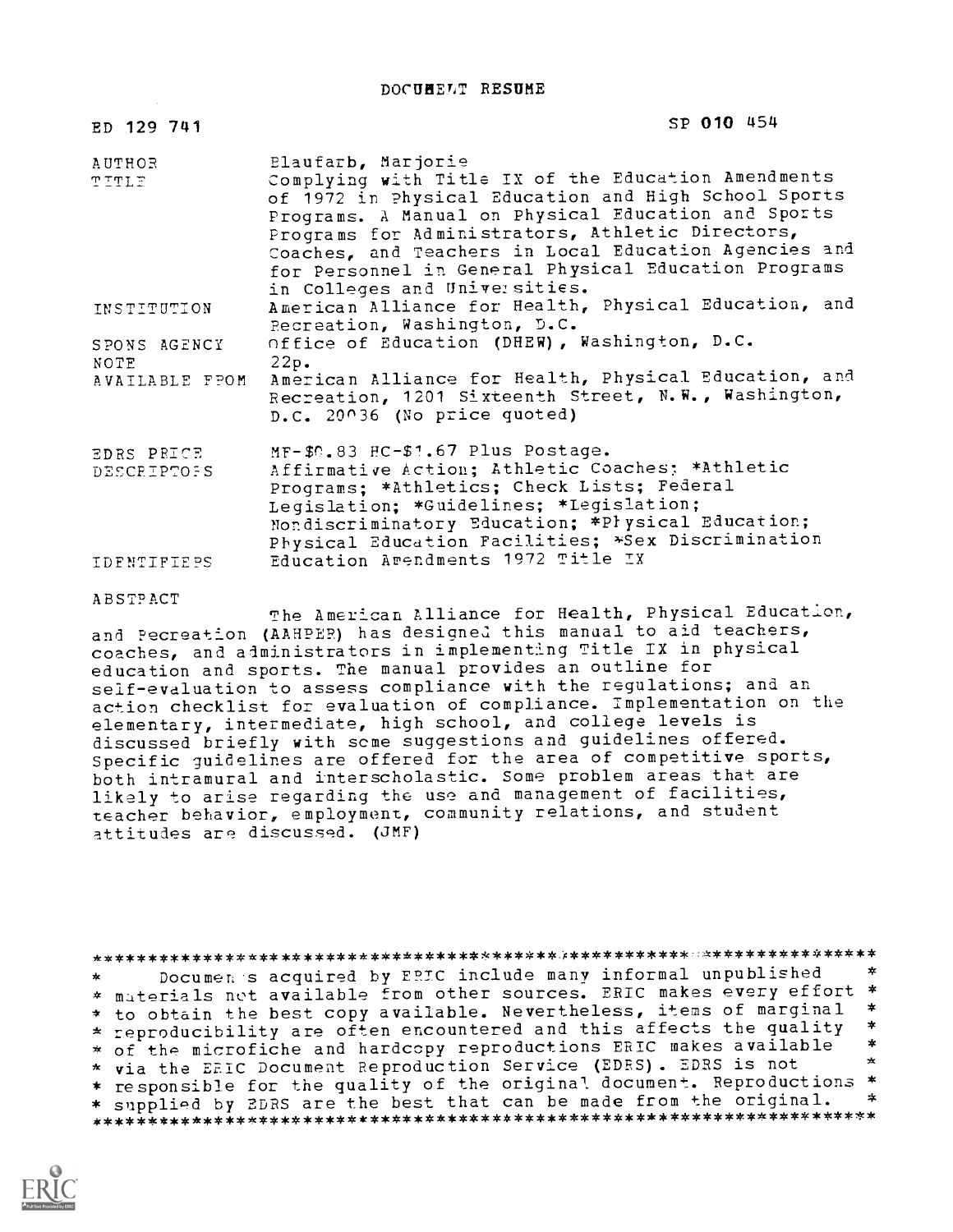## **Complying with Title XX** of the **Education Amendments of 1972** in physical education and high school sports programs



A manual on physical education and sports programs for administrators, athletic directors, coaches, and teachers in local education agencies and for personnel in general physical education programs in colleges and universities

 $\frac{1}{\sqrt{2}}\sum_{i=1}^{n} \sum_{j=1}^{n} \sum_{j=1}^{n} \sum_{j=1}^{n} \sum_{j=1}^{n} \sum_{j=1}^{n} \sum_{j=1}^{n} \sum_{j=1}^{n} \sum_{j=1}^{n} \sum_{j=1}^{n} \sum_{j=1}^{n} \sum_{j=1}^{n} \sum_{j=1}^{n} \sum_{j=1}^{n} \sum_{j=1}^{n} \sum_{j=1}^{n} \sum_{j=1}^{n} \sum_{j=1}^{n} \sum_{j=1}^{n} \sum_{j=1}^{n} \sum_{j=1}^{n}$ 

 $\ddot{z}$ 

 $\delta \epsilon_{r}$  30 10 49 4Hz 76

US DEPARTMENT UF HEALTH.<br>EDUCATION & WELFARE<br>NATIONAL :NSTIYUTE OF<br>EDUCATION

THIV OOCUMENT HAS BEEN REPRO-<br>OUCLO EXACTLY AS RECEIVED FROM<br>THE PERSON OR ORGANIZATION ORIGIN-THE FERSON OR ORGANIZATION ORIGIN-<br>ATING IT: POINTS OF VIEW OR OPINIONS<br>STATEO DO NOT NECESSARILY: REPRE-<br>SENTOFFICIAL NATIONAL INSTITUTE OF<br>FOUCATION POSITION OR POLICY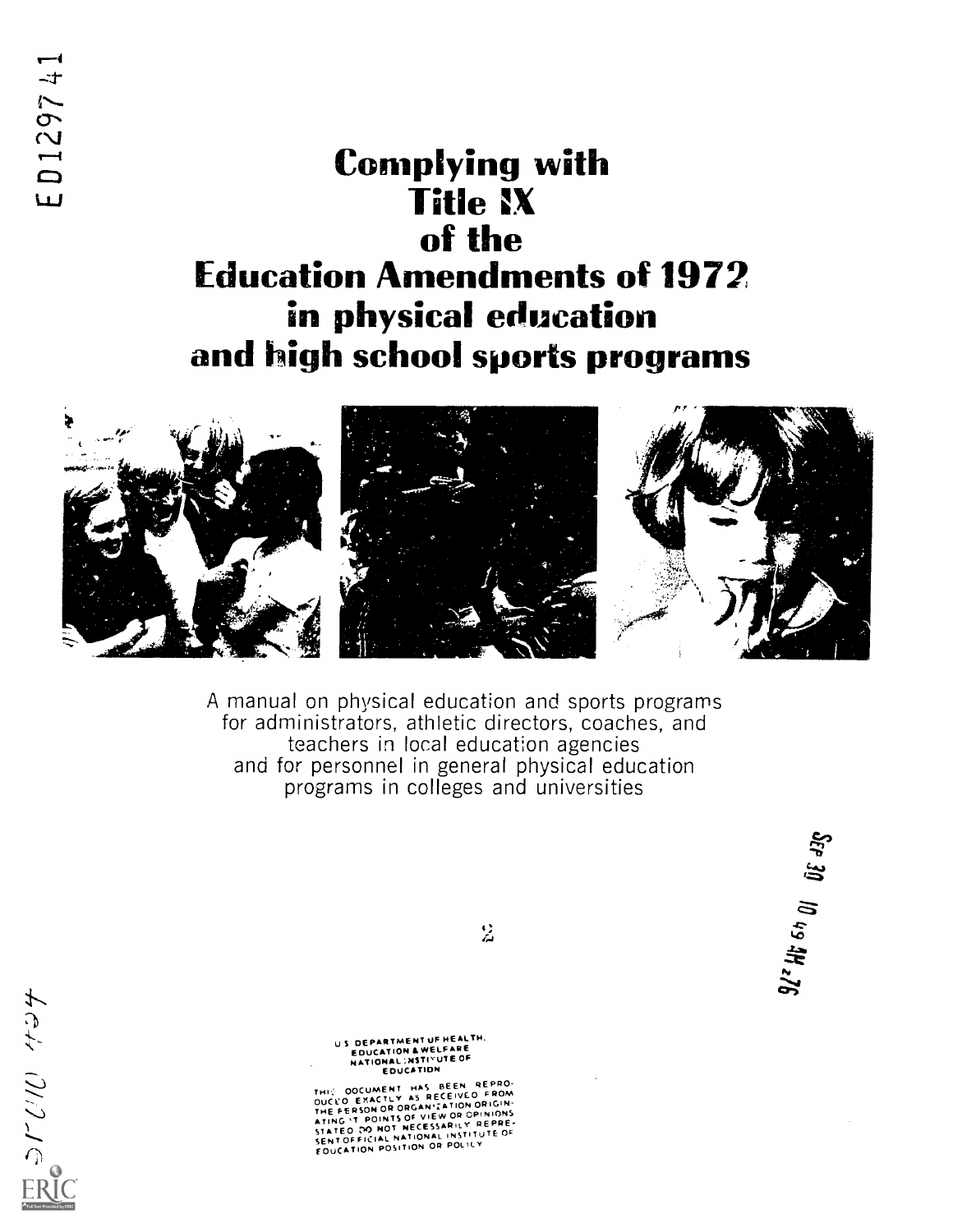# **Complying with Title IX** of the **Education Amendments of 1972** in physical education and high school sports programs

### A manual on physical education and sports programs for administrators, athletic directors, coaches, and teachers in local education agencies and for personnel in general physical education programs in colleges and universities

Prepared under the auspices of the American Alliance for Health, Physical Education, and Recreation in completion of a subcontract from the Resource Center on Sex Roles in Education (National Education Association), contractors for the Office of Education (U.S. Department of Health, Education and Welfare).

#### Writer:

Marjorie Blaufarb, Director of Public Affairs, AAHPER

#### Consultants:

Patricia Barry, Wheaton High School, Montgomery County, Maryland Lucitle Burkett, Shaker Heights City Schools, Ohio Lou Jean Mayer, Northern Illinois University, DeKalb Jack Razor, Illinois State University-Normal Barbara Thumler, Philadelphia Public Schools, Pennsylvania Mae Timer, New York State Department of Education, Albany Richard Vert, Seneca Valley High School, Montgomery County, Maryland

#### Editor:

Nancy Rosemberg, Director of Periodicals, AAHPER

#### Project Assistant:

John Ganoe, Program Assistant, Public Affairs Unit, AAHPER

Produc **Constants:** Merry (E. Lee), Senior Editor, Periodicals Unit, AAHPER Bartona Martin, Peri, dicab. A. Untant, AAHPER

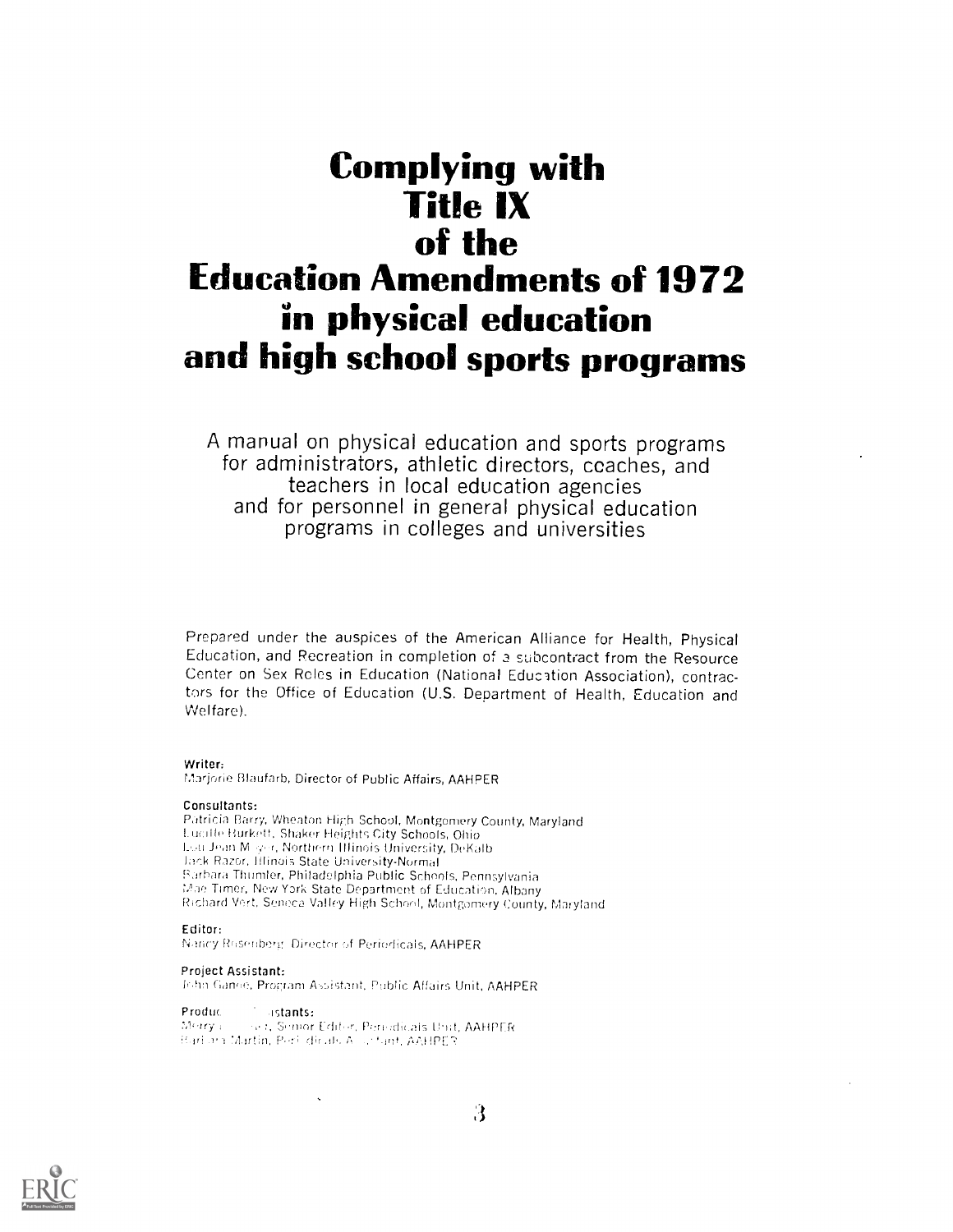### **Contents**

- 3. Title IX of the Education A mendnients of 1972
- 4 Access to Courses in Physical Education
- <sup>10</sup> Competitive Sports, Grades 7-12 Intramurals and Interscholastics
- <sup>17</sup> Problem A reas

Since December 1972 I have been writing about Title IX and trying to put across the point of view that it can be the means to improve physical education programs. In speeches and writing, I have repeated ad nauscum that not only was Title IX not intended to be mischievous but that it can be the greatest impetus for helpful, healthy changes that we have seen for a long time. In many instances, I recognise that I have been preaching to the converted. In others, after the first hestitating steps, individuals have told me that they would not like to go back to the old sex segregated way of doing things.

Foreword

There has been a great move to improve athletic programs for girls for several years; all Title IX has been able to do is to help along a well established trend. This is to the good.

It has been a pleasure to work on this monual with a group of people who know so much more than I do about physical education and athletics. We hope it will prove useful to all AAIIPER members who wish to implement Title IX profitably for students and faculty. I personally owe a great debt of gratitude to the consultants listed on the title page and to the staff of the AA IIPER Periodicals unit who helped to produce this manual in an unbelievably short period of time.

Marjorie Blaufarb Director of Public Affairs AAHPER

The AAIIPER has been deeply concerned and involved with Title IX of the Education Amendments of 1972 from the time the Office of Civil Rights first started to develop the guidelines. Before most people were aware of Title IX, staff members and officers were consulting with OCR officials and staff sharing our professional concerns. We reacted to the initial draft of the guidelines, testified before congressional committees in support of the guidelines and have attempted to keep members informed regarding implications and interpretations through our periodicals and consultant services at workshops, meetings and institutes.

We are pleased to have the opportunity to be a part of this project on the interpretation of Title IX and to have the privilege to make this section on physical education and athletics available to our professions. We think you will find this publication a valuable tool as you work with your program to implement this !aw or as you work with administrators in resolving the administrative problems and initiating the necessary changes to bring your programs into full compliance with the law.

We encourage you to proceed in a positive manner knowing that the administrative problems can be solved and the programs modified to provide a sound physical education and sports experience for all s:udents. The law is forcing us to do what we should have done long ago-provide equal sport and physical education opportunities for ali students.

We wish you success as you move ahead with your plans. You can count on the officers 'and staff of AAHPER to assist you if you need additional information or interpretation.

George Anderson Executive Director AAHPER

American Alliance for Health. Physical Education, and Recreation 1201 Sixteenth Street, N.'W. \Vashington, D.C. 20030

Steck number 210-25930

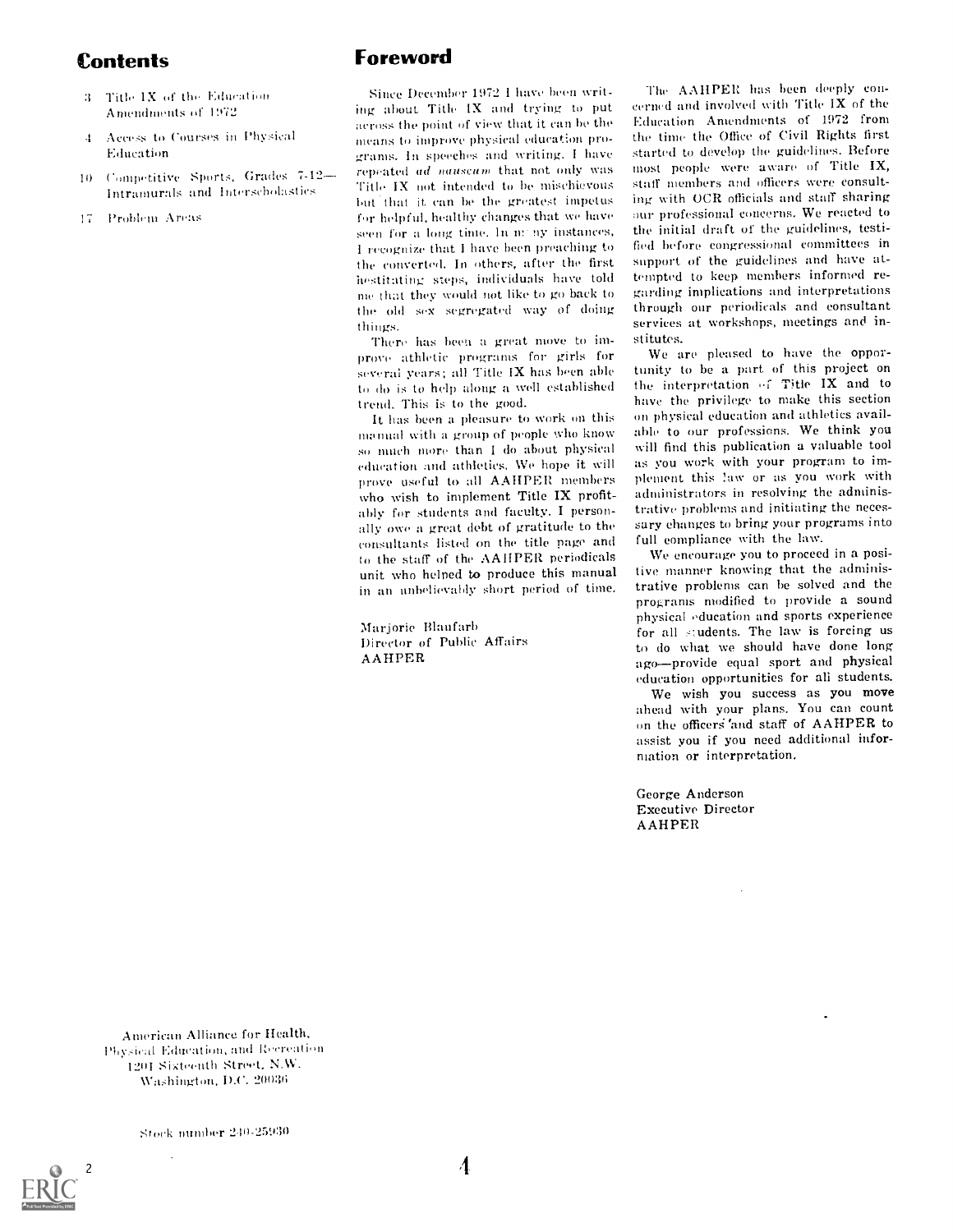# Title IX Education Amendments

of the  $\frac{m}{g}$  may have equal value for both sexes.  $\frac{m}{g}$ of  $1972$  education programs be required or re-This law is based on the principle that all activities in educational pro-The regulations therefore state that physical education classes may not be conducted separately on the basis of sex, nor may participation in physical fused on the basis of sex. This principle hat. caused dismay in the minds of many administrators and teachers because for many years there has been a practice of offering instruction in physical skills separately beginning sometimes as early as grade 4 or 5.

> It was not the intention of the people who framed the legislation, nor of those who wrote the regulations to effectuate it, to make the lives of administrators and teachers more difficult than they are under normal circumstances. The legislation. and the regulations, arose from a demonstrated need to improve the opportunities of females in physical education and athletics along with all other areas of education. Those who cling to the sex segregated progra;as state that they do so for reasons of safety and administrative and organizational convenience, because of physical, physiological and psychological differences between the sexes, and because of differing teaching philosophies held by men and women.

The result of this practice of sex segregation has often been, even in those schools where facilities and equipment were c'mnparable, that program opportunities for females neglectrd some of the tougher activities and concentrated on activities the teacher considered more suitable. But, over the past decade, there have been changes in this p,actice of sex segregation. In many schools some or all of the clas:es have been sex integrated. In nest cases where this has been attemp --d it has been welcomed enthasiastically by students and the teacheis have found it worked well aml improved the program for both sexes.

This manual will attempt to examine the fears and some of the practices, and to offer some suggestions in the light of the experience of the consultants listed on the title page, all longtime teachers and administrators. Model curricula are not offered. hccause of a desire to avoid limiting the activities. There is no one best model for all the varying situations that influence programming in schools

throughout the country. It cannot be said too often that any activities that have traditionally been offered in physical ethication classes may contimue to be offered in a sex integrated class.

In order to assist in an understanding of the Title IX regulations it. helps to define the components of a school program as they relate to physical activity. According to platform statements and position papers of the profession. "Physical education is that integral part of the total education which contributes to the development of the individual through the natural medium of physical activity-human movement. In it regular instruction and practices are provided in a variety of physical activities (leading up to and including athletics) that are suited to the nature and needs of the students depending on age and development and that ensure the development of an adequate level of physical fitness." (3) "The intramural program provides opportunities for students to ut ilize, in organized competition with their schoolmates, the knowledge and skills acquired in the basic physical education program. The interscholas $te$  athletic program provides opportunities in secondary schools for students with superior athletic ability to develop and utilize fully this talent through organized competition with students of similar ability from other schools." (1)

This manual has been divided into educational levels for convenience, but experienced - teachers, coaches and administrators will understand that many of the statements made about one level of school experience are applicable to all levels.

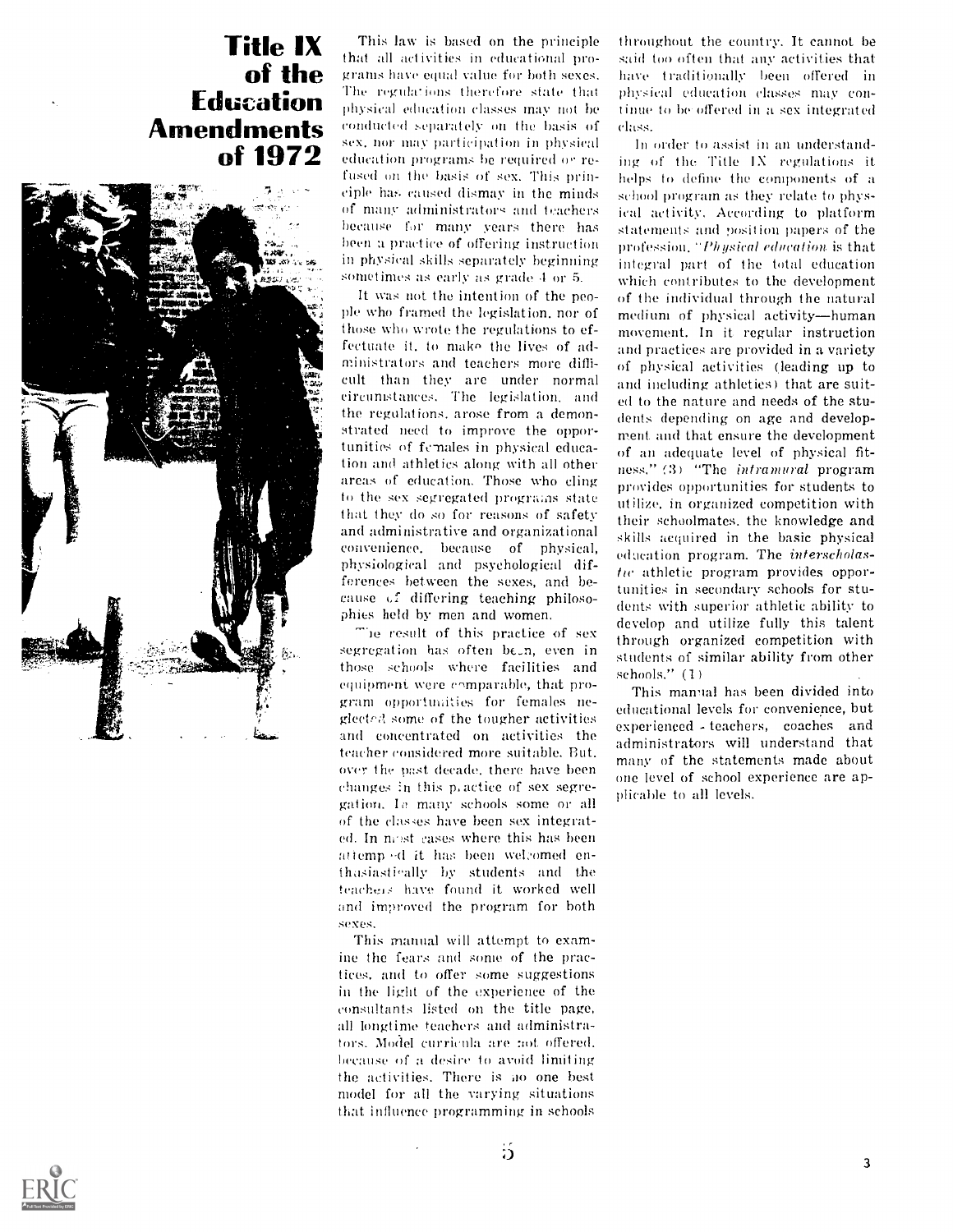

# Access to Courses in Physical<br>Education

#### The Regulation

 $$86.34$  of the Title IX Regulation states that an institution or agency may not :

. . provide any course or otherwise carry out any of its education program or activity separately on the basis of sex, or require or refuse participation therein by any of its students on such basis, including health, physical education, industrial, business, vocational, technical, home economics. music, and adult education  $\frac{1}{100}$  can With respect to classes and

activities in physical education at the elementary chool level, the recipient shall comply fully with this section as expeditiously as possible hut in no event later than one year from the effective date of this regulation. With respect to physical education classes and activities at the secondary and post-secondary levels, the recipient shall comply fully kvith this section as expedition-dy as possible but in no event later than three years from the effective (late of this regulation.

 $(b)$ . This section does not prohibit grouping of students in physical education classes and activities by ability as assessed by objective standards of individual performance developed and applied without regard to sex.

 $(c)$ . This section does not prohibit separation of students by sex within physical education classes or act ivities (luring participation in wrestling, boxing. rugby, ice hockey, football, basketball and other sports the purpose or major activity of which involves bodily contact.

 $\langle (d) \rangle$ . Where use of a single standard of measuring skill or progress in a physical education class has an adverse effect on members of one sex, the recipient shall use appropriate standards which do not have such effect.

«.) Portions of classes in elementary and secondary schools \vhich deal exclusively with human sexuality may lie conducted in separate sessions for Loys and girls.

#### Self-Evaluation: An Outline (5)

In order to assess and evaluate present compliance with the requirements of the Title IX Regulation for nondiscriminat ion in phy.sical education programs and to plan necessary modifications, it is necessary to:

#### Review the following materials:

copies of physical education requirements for students at all grade levels copies uf curriculum guides that outline the content, activities or instructional methodologies of all physical education programs

copies of all physical education course descriptions

 $\bullet$  descriptions of all facilities and equipment used in physical education programs.

#### Collect the following data:

 $\bullet$  name, description and grade level of all physical education courses conducted separately for males and females, and statement of facilities and equipment used

name, description and grade level of all physical education courses conducted on a coeducational basis and statement of facilities and equipment used course enrollments by sex in physical education courses at all grade levels summary of program activities within each physical education course.

 $Determine$  compliance by answering:

Are physical education requirements the same for males and females?

• Are physical education classes conducted on a coeducational basis except during participation in contact sports?  $\bullet$  Do course descriptions make it clear that all physical education courses are open to male and female students according to nondiscriminatory criteria? • Do course descriptions state the criteria for measurement of skills where these are used to group students?

 $\bullet$  Are criteria used for measurement of progress within a physical education course or program explicit and free of adverse effects upon students of one sex?

Are physical education class activities sufficiently diversified for achieving the range of physical education program goals and not concentrated only on contact sports?

If you have answered "no" to any of these questions, you need to undertake modifications and remedial steps to achieve complian e with Title IX.

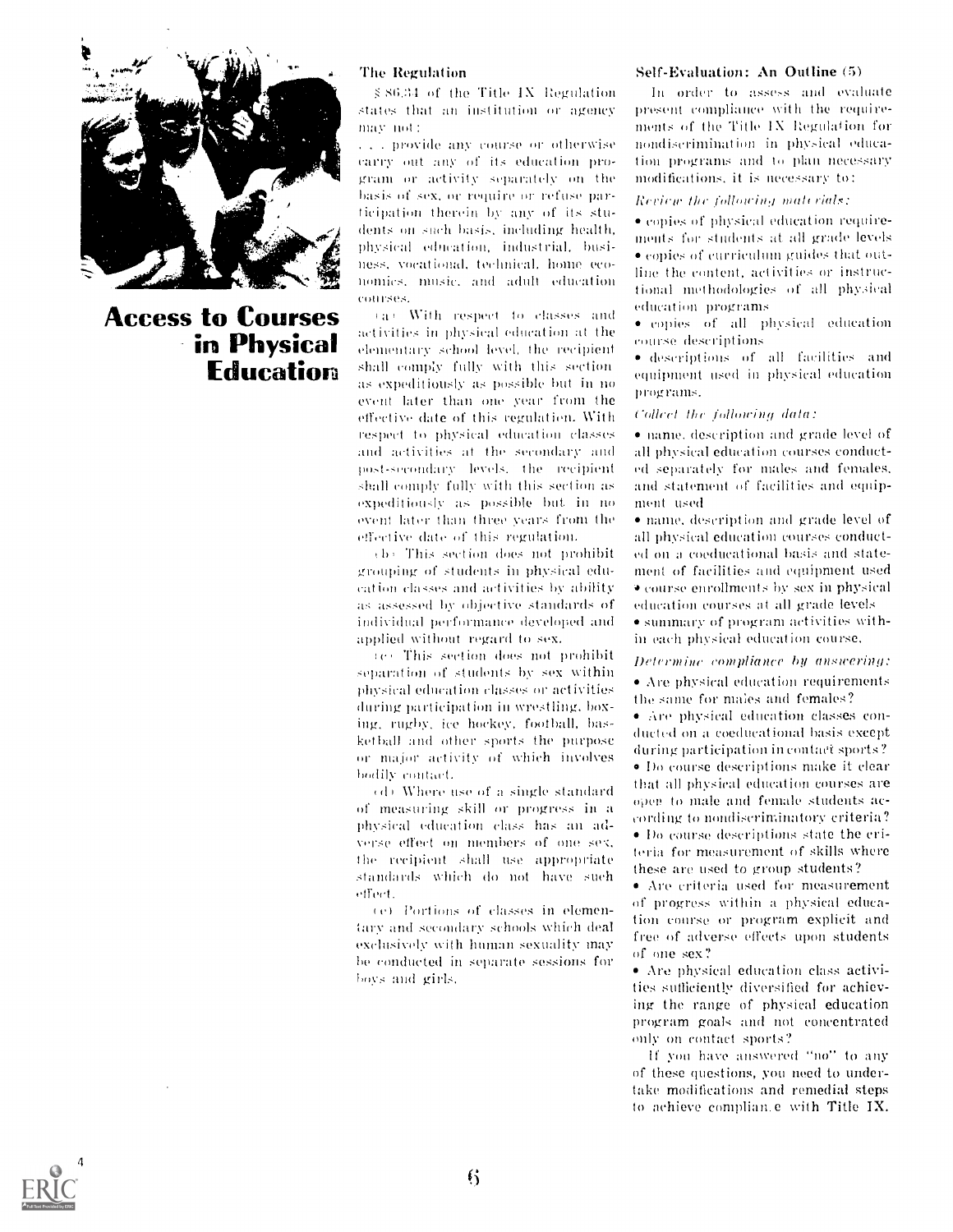#### **Self-Evaluation: Action Checklists**

Self-evaluation ( ) a process involving staff at all levels of the motitution or agency. The following checklists provide general suggestions to persound at the central administrative. building administrative, and building staff levels as to procedures and review questions which facilitate effective evaluation of compliance with Title IX requirements for nondiscrimination in physical education programs. Note: These checklists are procedural only; substantive criteria for compliance evaluation are confained in the preceding section, "Self-Evaluation: An Outline,")

#### Central Office Staff

. Has a policy statement been issued which affirms the right to every student to physical education without regard to sex?

• Has a policy directive regarding the specific implications of Title IX for agency and school physical education programs been disseminated to administrators and relevant staff?

• Have forms, procedures and timelines been developed for submission to the central office by building administrators of the following:

- --list of enrollments by sex in all physical education courses with identification of the facilities used?
- $\sim$  description of nondiscriming ory criteria used in assigning students to courses, classes or ability groupings?
	- description of nondiscriminatory standards used in assessing individual progress in physical education courses?
	- statement of barriers (if any) to achieving immediate compliance with requirements of the Title IX Regulation?

• Have district physical education requirements been received and modified where necessary to ensure that they are identical for males and females? . Have district guidelines or requirements for physical education proincluding course outlines, grams instructional methodologies, class activities and skills measurement criteria been reviewed and modified where necessary to ensure compliance with Title IX?

. Have guidelines regarding procedures and or criteria to be used in assigning students to physical education classes been developed and disseminated to administrative and relevant staff to facilitate compliance with Title IX requirements?

. Has every building administrator submitted all required data and assurances to the central office according to specified timelines?

. Have district plans been made for ensuring compliance with the Title IX Regulation requirements for physical education at the carliest possible date? Do they involve:

- staff training?
- program revision?
- -rescheduling?
- renovation or construction of facilities?

#### **Building Administrators** (Principals/Supervisors)

 $\bullet$  Has a policy directive regarding the specific implications of Title IX for school physical education programs been disseminated to all physical education staff?

• Have you requested that all building staff submit information regarding any instances of sex discrimination that they may identify in practices. policies or materials relating to physical education?

. Has your school prepared the following for submission to the central district administration:

> list of enrellments by sex in all physical education courses with identification of facilities used

description of nondiscriminatory criteria used in assigning students to courses, classes, or ability groupings.

description of nondiscriminatory standards used in assessing individual progress in physical education courses

statement of barriers (if any) to achieving immediate compliance with requirements of the Title IX Regulation

description and assurances of immediate compliance activities where possible

. Have plans been developed for ensuring school compliance with the Title IX Regulation requirements for

physical education at the earliest possible date? Do they involve:

- staff training?
- program revision?
- rescheduling?
- ----renovation or construction of facilities?

#### **Building Staff** (Instructors)

. Have you familiarized yourself with the implications of Title IX requirements for nondiscrimination in physical education courses or programs for which you have responsibility?

· Are all your physical education courses, classes or activities (other than those involving bodily contact) provided on a coeducational basis?

• Have you reviewed the criteria you use in assigning students to classes or ability groupings to ensure that they are objective and objectively applied?

. Have you reviewed the criteria you use in measuring student progress within physical education courses to ensure that they do not have an adverse effect on students of one sex?

. Have you submitted to your adminrator or supervisor information rea ading instances of sex discrimination that you have identified in practices, policies, or materials relating to physical education in your agency/ school?

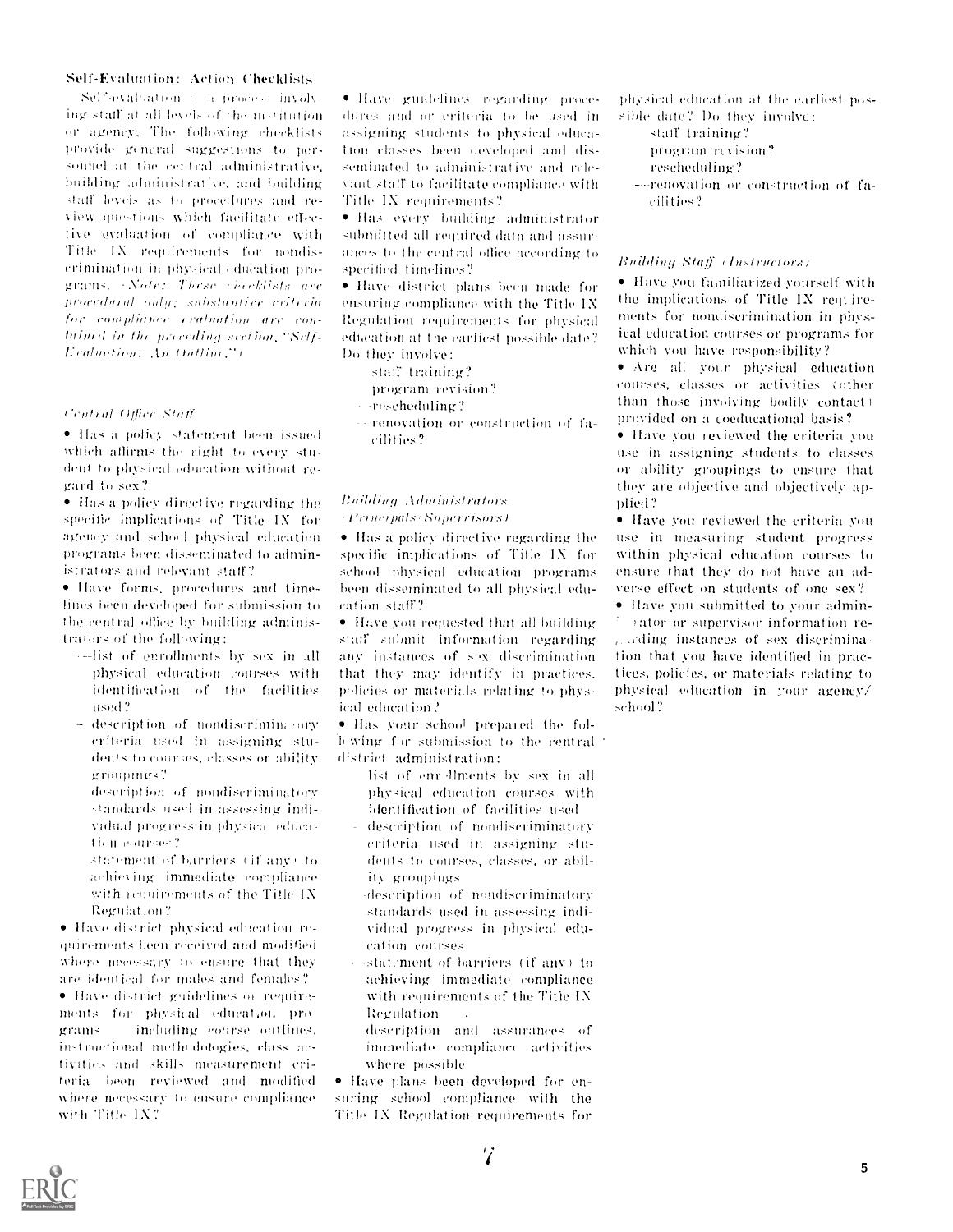#### The Elementary Physical Education Program (grades kindergarten-4)

The requirement that physical education classes in elementary schools be integrated by the end of the first year. after signing of the regulations should present no difficulty in grades K-4. Primarily classes at this level have not been conducted separately for the sexes.

A comprehensive physical education program is founded on a common core of learning experiences concerned with efficient body management in a variety of movement situations. It serves the divergent needs of all pupils by providing a variety of learning experiences planned and carried out to emphasize the development of basic concepts, values, and behaviors associated with the ultimate goal for the physically educated person.

To meet the requirements of Title IX and to provide for the developmental needs of each girl and boy it is only necessary to adopt the recommendations for instructional programs suggested in 1969 by the Elementary Physical Education Commission of the Physical Education Division of the American Alliance for Health, Physical Education, and Recreation (AAH-PER . (2) These recommendations read:

The instructional program should be designed to:  $(1)$  encourage vigorous physical activity and the attainment of physical fitness; (2) develop motor skills: (3) foster creativity: (1) emphasize safety practices: (5) motivate expression and communication; (6) promote self-understanding and acceptance; and (7) stimulate social development. It should include such experiences as basic movement, dance, games, practice in sport skills. stunts, and tumbling work with large and small apparatus. When possible, the program should include aquatics. Each must be so structured that it is interrelated with the others, permitting children to generalize from one learning experience to the next.

Some of the experiences mentioned above will be only a very small part of the instruction in the K-4 program. As is already done by teachers individualizing 'ustruction, sports skills. stunts and tumbling will be introduced gradually as boys and girls are ready for them. In some schools even at grade 4, there has been some attempt to separate pupils by sex because some sports skills are introduced at that level. There is no sound educational basis for this separation; throwing skills, running skills, and dodging skills are necessary for all children to learn.

It is wise to look with suspicion on suggestions that some sports skills being introduced at this stage are too rough or dangerous for girls. It may be taken as a general rule of safety that activities too rough for one small child are too rough for all children of the same size and weight.

From the foregoing, and from what we know of the practices of most elementary physical education teachers, it seems safe to assume that there are few problems in complying with Title IX at this level, Teachers construct activities in keeping with the philosophy of the school in such a manner as to provide for the safety of the boys and girls. Many teachers will feel happy about what they are doing; some may be stimulated to be more adventurous in the choice of activities as a result of the self-evaluation that was required during the first year.

#### Intermediate Physical Education (grades 5-8)

It is in preparing lesson plans for grades 5-8 that more of the problems and anxieties of teachers begin to surface in connection with Title IX. It is at this level beginning in grade 5, that traditionally there has been more emphasis on teaching sports skills for boys. This undoubtedly has been because male students had more sports opportunities in the higher grades and also because of that old bugaboo that some activities are not suitable for girls.

Boys and girls need to learn all types of skills so that they may realize their commonality. The values of motor skills have equal importance to girls and boys and the instruction method is the same.

In grades 5-8 where children develop at very different rates depending on early or late puberty, the teacher is already well aware of the need to keep track of the range of abilities of the students, of their size and weight; (s)he already selects organizational patterns during lessons that take into account the socialization level of the children. It is especially needful in sex integrated classes to be aware of these factors and to organize classes so that the same youngsters are not always opposed by each other. Pairing and grouping should not always be by skill or by size but sometimes at random and on other occasions for quite different reasons.

By grade 5, boys and girls who have been exposed to good physical education classes in grades K-4 are more skillful, have developed more control, and are ready to test themselves with mild competition and to begin to learn some sports. It is at this stage that the teacher will wish to guard against the temptation to teach aggressive type activities to boys and nonaggressive activities to girls. Although the sexes may be segregated within the class when contact sports are being taught, it is recommended that some contact sports be modified a little so that they may be played by all students together.

Teachers who fear sex integrated physical education sometimes fall into the trap of allowing the physical education class to become a "recreation" period. Traditional activities are discontinued in favor of more sedentary

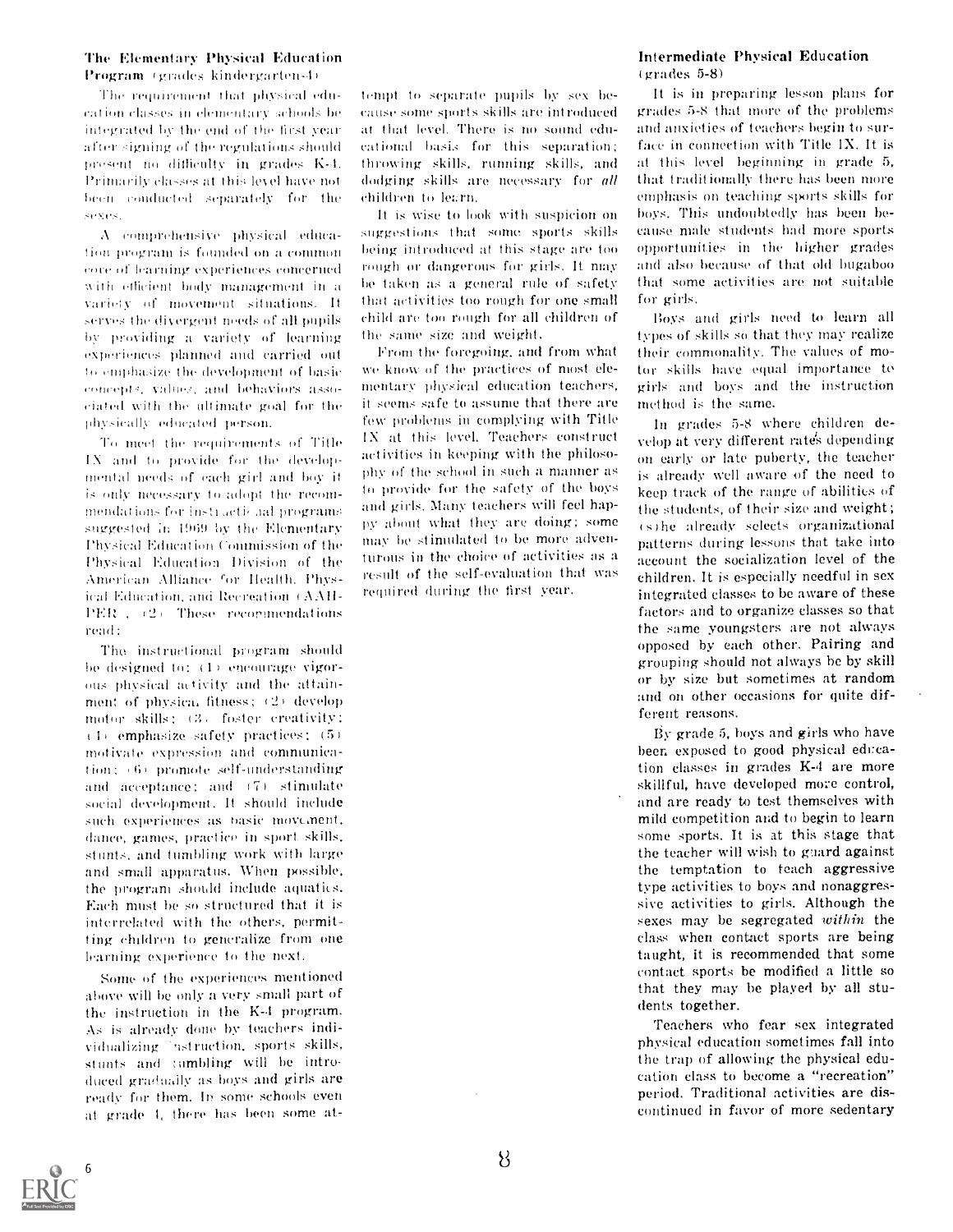occupations with which the teacher feels more comfortable in the sex integrated class. If this occurs, the boys and girls are being cheated of the vigorous physical activity which they need to maintain good cardiovascular conditioning or physical fitness.

Almost all the activities which have been taught in segregated physical education classes are suitable for teaching in integrated classes. If there is only one physical education teacher in a school (which still happens in small junior high and niddle schools) (s) he should look at his/her strengths and weaknesses realistically. Lean heavily on the strengths revealed and design a program within your capabilities which you know to be good for the boys and girls. More strengths than weaknesses may have been revealed by the self-evaluation and the teacher may feel more comfortable in making the necessary changes and realize they are for the better.

In departments of two or more teachers, the administrator or department head will wish to look at the capabilities of all staff members and devise a program based on the strengths shown, at the same time allowing opportunity for individuals to learn other skills in team teaching situations or in other forms of staff development.

Although not required by Title IX opportunities should be provided at this level for participation in organized intramurals and other extramural programs such as sports days. Such intramural and other competitive opportunities should be equally available to both sexes. In some schools and school districts there has been an organized intramural and extrannical program in grades 7 and 8 but the balance between girls and boys was inappropriate. In keeping with the requirements of Title IX, efforts will now need to be made to provide ore participation for female pupils.

n some school districts invitational meets at a high school have been held. with all feeder junior high schools receiving invitations.

Title IX makes no curricula requirements except that physical education classes may not be conducted separately on the basis of sex. The

courses may be oriented to an electiveselective process and include many single, dual or carryover sports or include more team sports depending on local practice. Students may be separated by sex within the physical education classes for participation in activities that involve bodily contact. These would include, according to Title IX, wrestling, basketball, boxing, rugby, ice hockey, and football, but not softball or baseball. Teachers aware of the needs of boys and girls may wish to modify these sports in such a way as to provide for the safety of the students so that they may be played in the sex integrated situation. For example, international rules of basketball might be demonstrated and used in integrated classes.

Students may be scheduled into classes by skill level and this may sometimes result in a class being almost all one sex. This should not be viewed as an ideal solution or a way of avoiding integration. Where the use of a single standard for measuring skill adversely affects members of one sex, a different standard or standards which do not have such an effect must be used. (6) Such different standards could be age, size, weight, or strength, or a combination of these together with skill.

#### **High School Physical Education**  $(grades 9-12)$

There are many views of what high school physical education is but the National Association for Sport and Physical Education (NASPE/AAH-PER) in its Secondary School Physical Education position statement says physical education is that integral part of total education which contributes to the development of the individual through the natural mediam of physical activity which is human movement.  $(3)$  It is a carefully planned sequence of learning experiences designed to fulfill the growth, development and behavior needs of each student. It encourages and assists each student to develop the skills of movement, the knowledge of how and why one moves, and the ways in which movement may be organized; to learn to move skillfully and effectively through exercise, games, sport activities, dance and aquaties; to enrich the understanding of the concepts of space, time and force related to movement; to express culturally approved patterns of personal behavior and interpersonal relationships in and through games, sport and dance; to condition the heart, lungs, muscles and other organic systems of the body to meet daily and emergency demands; to acquire an appreciation of and a respect for good physical condition (fitness), a functional posture and a sense of personal well-being; and to develop an interest and a desire to participate in lifetime recreational sport activities.

Although physical skills developed in physical education classes may be used in competitive athletics, and although a low level of competition may be appropriate at times in sports instruction, athletic programs are not a good model to use when considering steps to take to comply with the physical education clauses of 86.34 of the Title IX regulations quoted earlier.

In reading the position statement it appears that none of the desired outcomes of a good physical education program are inconsistent with sex integrated physical education classes. But the fears of undesirable results arising from sex integrated physical education classes are greater at the high school level than at any other.

If the instructional program is coordinated from K-12 by the time the

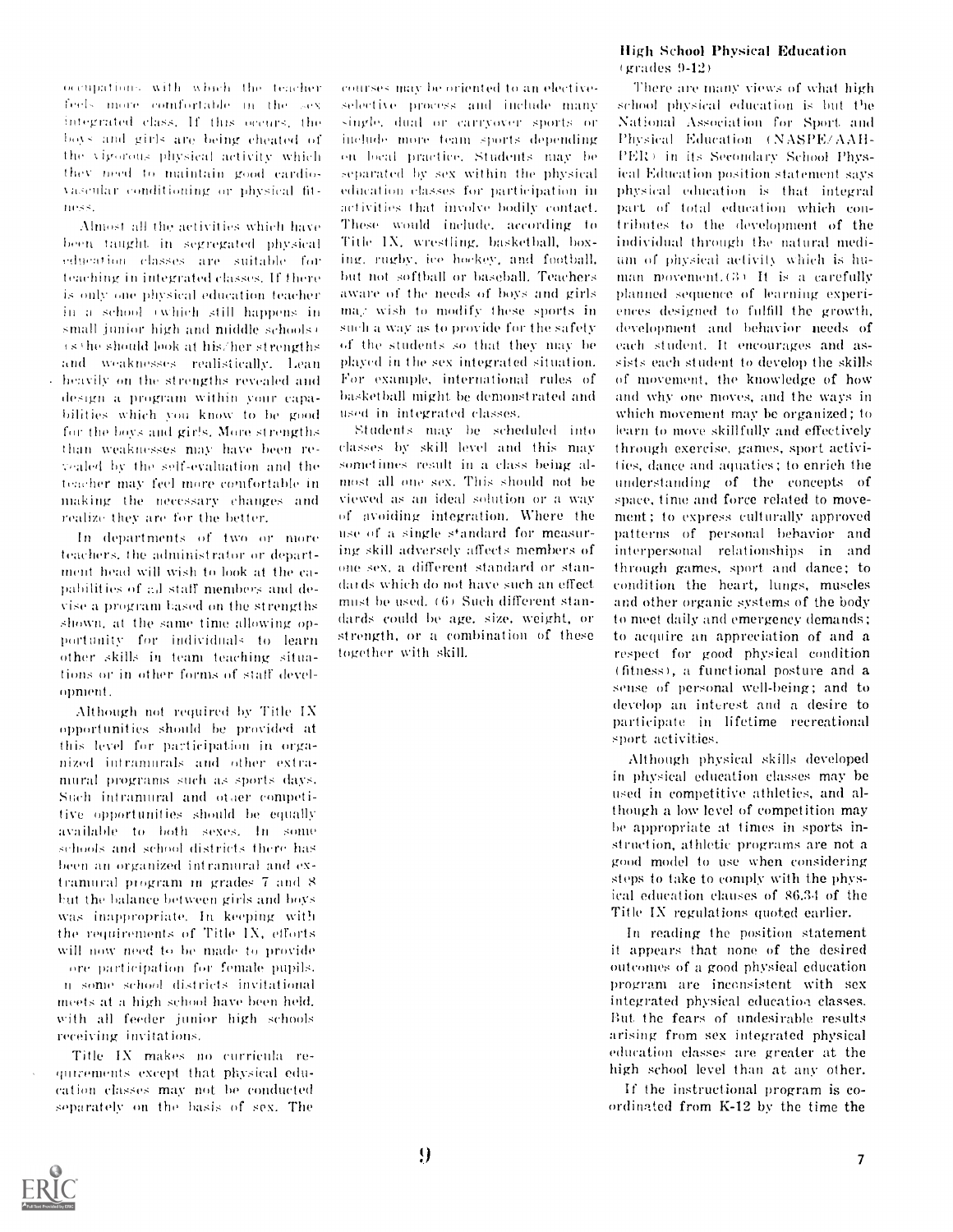student reache groude 9 the skills taught in the primary grades can be directed into specific activities. The full range of activities taught in separate classes are suitable for integrated classes.

The NASPE Secondary School Couneil (3) position paper mentioned earlier calls for the secondary school instructional program to include a required core of experiences at progressive performance levels in the following activities; basic and creative movement, rhythm and dance, games, individual and team sports, gymnastics, aquaties where possible, and lifetime sports. In addition to core experiences, the selection of courses designed to produce advanced or specialized skills and knowla should be available. The class showe, not be a "recreational" program in order to meet the requirements of Title IX.

Administrators and department heads are urged to build the curriculum around the known capabilities of the staff and the needs and interests of the boys and girls. Inservice training during the adjustment period will be necessary in many cases. Team teaching where a confident, experienced teacher is teamed with a less experienced one, or a teacher is teamed with a colleague with skills and knowledge (s) he does not have could be viewed as a form of inservice training. If there is a demand for wrestling instruction, a sport in which women teachers might be less proficient, a male-female team would enable the less experienced woman to learn by observation and practice how to teach this activity. Some schools have introduced self defense activities to both sexes with success and these can appropriately be taught and learned in the sex integrated setting.

The carryover leisure sports lend themselves to sex integrated instruction but care should be taken not to limit students to choices of only individual and dual sports in high school. Title IX does not require any particnlar kind of program or make specific requests about which activities should be included. Some students may still wish to have instruction in team sports which they enjoy. Where a smorgasbord of activities is offered on an

elective selective basis, in courses such as square dancing, social dancing or others where couples are more appropriate suitable registration procedures may be devised to achieve the desired result.

Course offerings must not be sex designated, e.g., boys basketball and girls basketball. Courses are to be open to all and it is only in the playing situation of contact sports that separation by sex may be made in an instructional situation. This is true at all levels of instruction.

#### The College Program

As at all other levels of education, course offerings in the general physical education program at the university level may not be provided separately on the basis of sex, nor may participation therein be refused on such basis. In practice this means that curriculum offerings may not be sex designated, and a more recent ruling by the Director of the Office of Civil Rights/HEW in answer to an inquiry has stated that physical education departments should not be sex designated even though courses are open to both sexes, because such designations have a chilling effect on students.

The regulations to effectuate Title IX make no curriculum requirements except with regard to open access. The College and University Fhysical Education Council of the National Association for Sport and Physical Education (NASPE/AAHPER) (4) has recommended curriculum standards for the general program as follows:

A broad range of course experiences should constitute a reservoir from which students may select an activity designed to meet their needs and interests and at times and of duration compatible with other university pursuits. While faculty qualifications, space, and facilities may influence course offerings, a quality program should provide a knowledge and understanding of the discipline of physical education through experiences in the following areas: individual, dual, and team sports, rhythms, aquaties, combatives, conditioning, sports appreciation, and recreational carry-over skills. Emphasis should be given to the less traditional areas of survival skills, movement repertoire, and communicative skills, as well as movement for the pure joy of movement.

Survival skills can be classified as either physiological or safety related. Physiological survival involves nutrition and exercise levels adequate to maintain the musenlar system, organs, and body structure at an efficient level of health. Safety survival skills are nsually related to quick reactions and the capacity to use available strength effectively in an emergency. Techniques designed to avoid bodily injury during participation in sports is part of this instruction.

It will be seen that within the

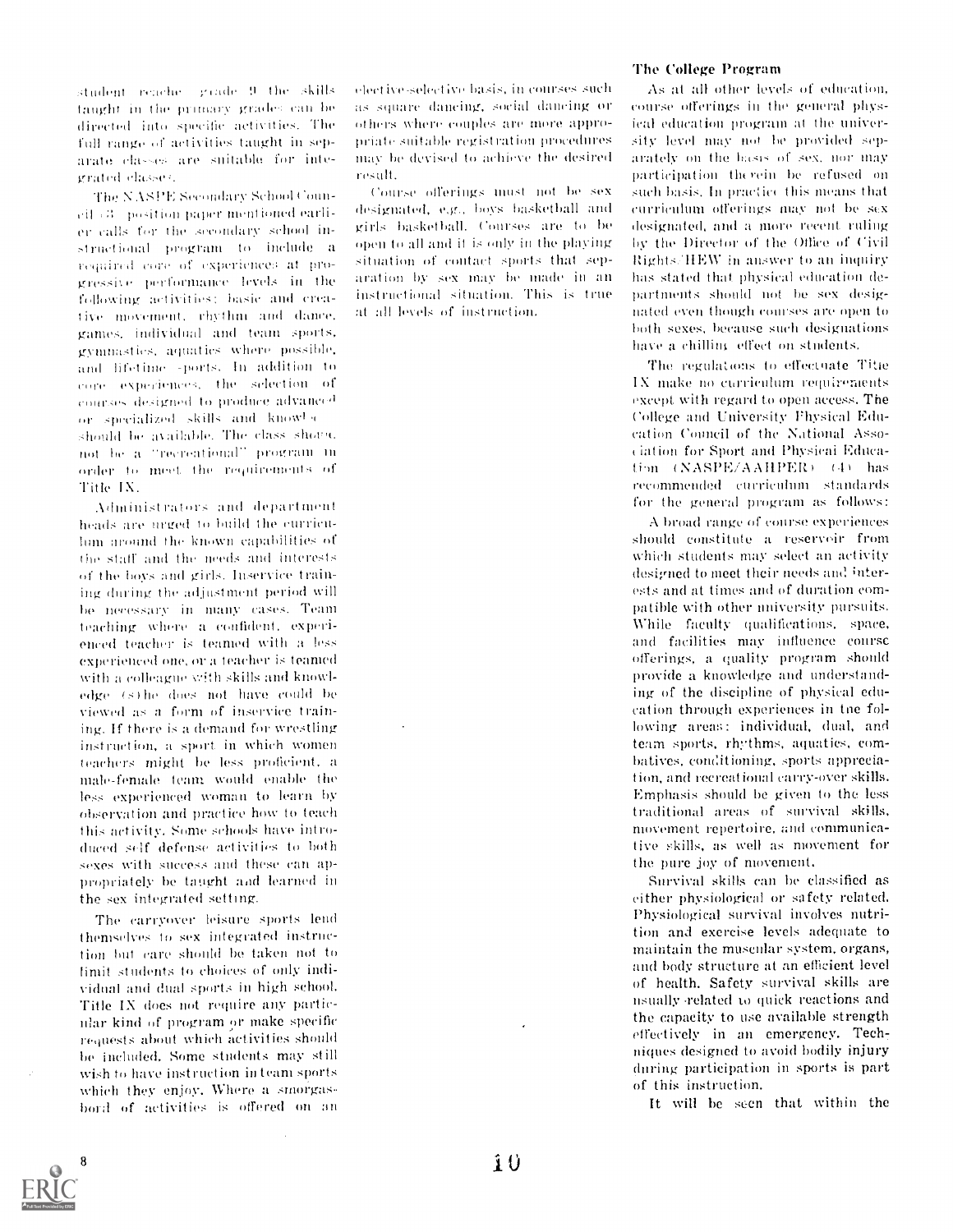range of offering to ussested there are none that it is impossible to present on a sex integrated basis within the limits set by the regulations, which are, that in activities which include bodily contact the senes may be separated within the class. In a report on the status of general instruction programs of physical education in four-year colleges and universities: 1971-72. Joseph B. Oxendine of Temple University stated that "coeducational courses continue to grow to the extent that the majority of physical education courses are now coeducational." This indicates that by this time there is wide experience at the college level in sex-integrated programs.

Most problems reported seem to be concerned with evaluation and marking. It is important to use a grading system consistent with the objectives of the course and the policies of the school as a whole. These policies should be clearly stated and understood b. all students prior to the beginning of the instruction phase of the course. Bear in mind that where use of a single standard for measuring skill or progress in a physical education class has an adverse impact on members of one sex, a different standard or standards which do not have such an effect must be used. The use of different standards for measuring progress would take care of situations where marks are given based among other criteria on strength factors. In a bowling class, for example, where experience has shown that a sufficient number of male students can achieve an average of 200 so that is a realistic standard for an "A." but females for the most part can only achieve 180, it would be permissible to adopt those different average scores as marking standards. Faculty members will naturally be observant of changes in the skill levels of students as with greater opportunities these will undoubtedly change.

Another situation which would call for variations in class organization and good judgment in deciding how students would oppose one another would be in a self-defense class. If the men in such a class were always teamed with women of the same size or smaller than themselves, they would never gain experience in defending

themselves against another man or a bigger person. This type of activity would call for variations in organization to allow for this problem.

Where there is some doubt about a reasonable standard to use in assessing progress or competence, teachers can appeal to the governing body of the sport involved for information op the standards they use for mixed play.

Offering courses at the beginning, intermediate, and advanced levels may improve the learning situation when courses are being integrated and it may be that four or five levels could be made available in some cases. Foundations of physical education courses which combine intellectual content with laboratory experiences have frequently been sex integrated and fit well into the philosophy of Title IX. Such courses try to assist students to gain enough information about the value of fitness and the nature of his/her personal needs that  $(s)$  he can make intelligent decisions concerning the role of physical activity throughout life,  $(4)$ 

This paper was not designed to look at professional preparation programs for physical education teachers and coaches. One area in professional preparation should be addressed---different requirements for graduation of male and female students are not only violations of the Title IX regulations but would make it more difficult for beginning teachers to teach effectively in the sex integrated situations they will find in schools from now on,

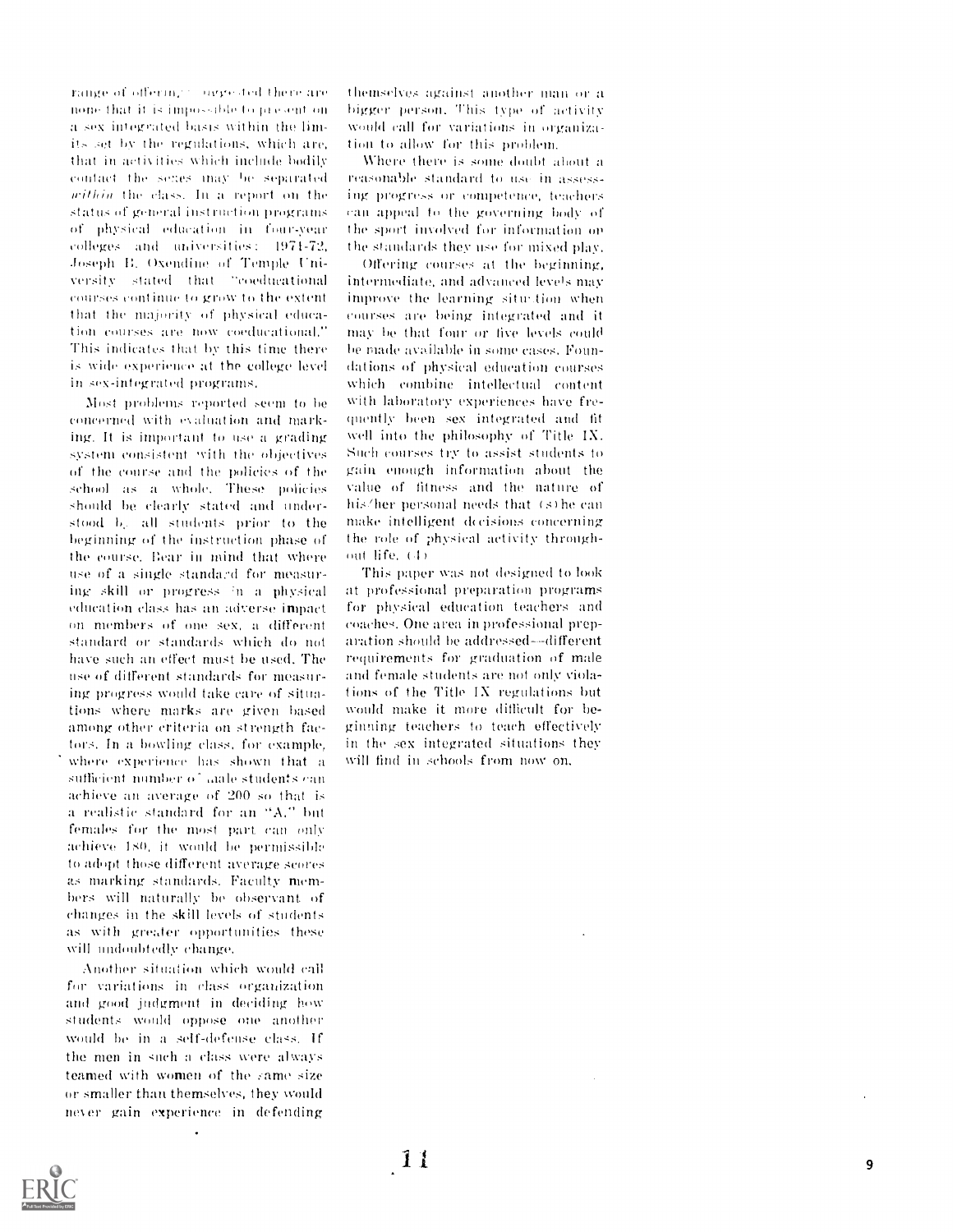

### **Competitive Sports,**  $Grades$  7-12-Intramurals and **Interscholastics**

#### The Regulation

Section 86.11 of the Title IX Regulation dates that an institution or a district must develop and operate athlette programs according to the following specifications:

eas General. No person shall, on the hasis of sex, be excluded from participation in he denied the benefits of. be treated differently from another person or otherwise be discriminated against in any interscholastic, intercollegiate, club or intramural athletics offered by a recipient, and no recipient shall provide any such athletics separately on such basis.

(b) Separate Teams, Notwithstanding the requirements of paragraph ca of this section, a recipient may operate or sponsor separate teams for members of each sex where selection for such teams is based upon competitive skill or the activity involved is a contact sport. However, where a recipient operates or sponsors a team in a particular sport for members of one sex but operates or sponsors no such team for members of the other sex, and athletic opportunities for members of that sex have been previously limited, members of the excluded sex must be allowed to try out for the team offered unless the sport involved is a contact sport. For the purposes of this Part, contact sports include boxing, wrestling, rugby, ice hockey, football, basketball and other sports the purpose or major activity of which involves bodily contact.

ce Equal Opportunity. A recipient which operates or sponsors interscholastic, intercollegiate, club or intramural athletics shall provide equal athletic opportunity for members of both sexes. In determining whether equal opportunities are available the Director will consider, among other factors:

- (i) whether the selection of sports and levels of competition effectively accommodate the interests and abilities of members of both sexes
- (ii) the provision of equipment and supplies
- (iii) scheduling of games and practice time
- (iv) travel and per diem allowance
- (y) opportunity to receive coaching and academic tutoring.
- (vi) assignment and compensation of coaches and tutors
- (vii) provision of locker rooms, practice and competitive facilities
- evility provision of medical and training facilities and services.
- $\overrightarrow{dx}$  provision of housing and dining facilities and services
- (x) publicity

Unequal aggregate expenditures for members of each sex or unequal expenditures for male and female teams if a recipient operates or sponsors separate teams will not constitute noncompliance with this section, but the Director may consider the failure to provide necessary funds for teams for one sex in assessing equality of opportunity for members of each sex.

(d) Adjustment Period. A recipient which operates or sponsors interseholastic . . . club or intramural athletics at the elementary school level shall comply fully with this section as expeditiously as possible but in no event later than one year from the effective date of this regulation. A recipient which operates or sponsors interseholastic, intercollegiate, club or intramural athletics at the secondary or post-secondary school level shall comply fully with this section as expeditiously as possible but in no event later than three years from the effective date of this regulation.

Additional specifications and explanatory information regarding this portion of the Regulation are provided in the Memorandum regarding the "Elimination of Sex Discrimination in Athletic Programs," issued by the Director. Office for Civil Rights, HEW, in September, 1975.

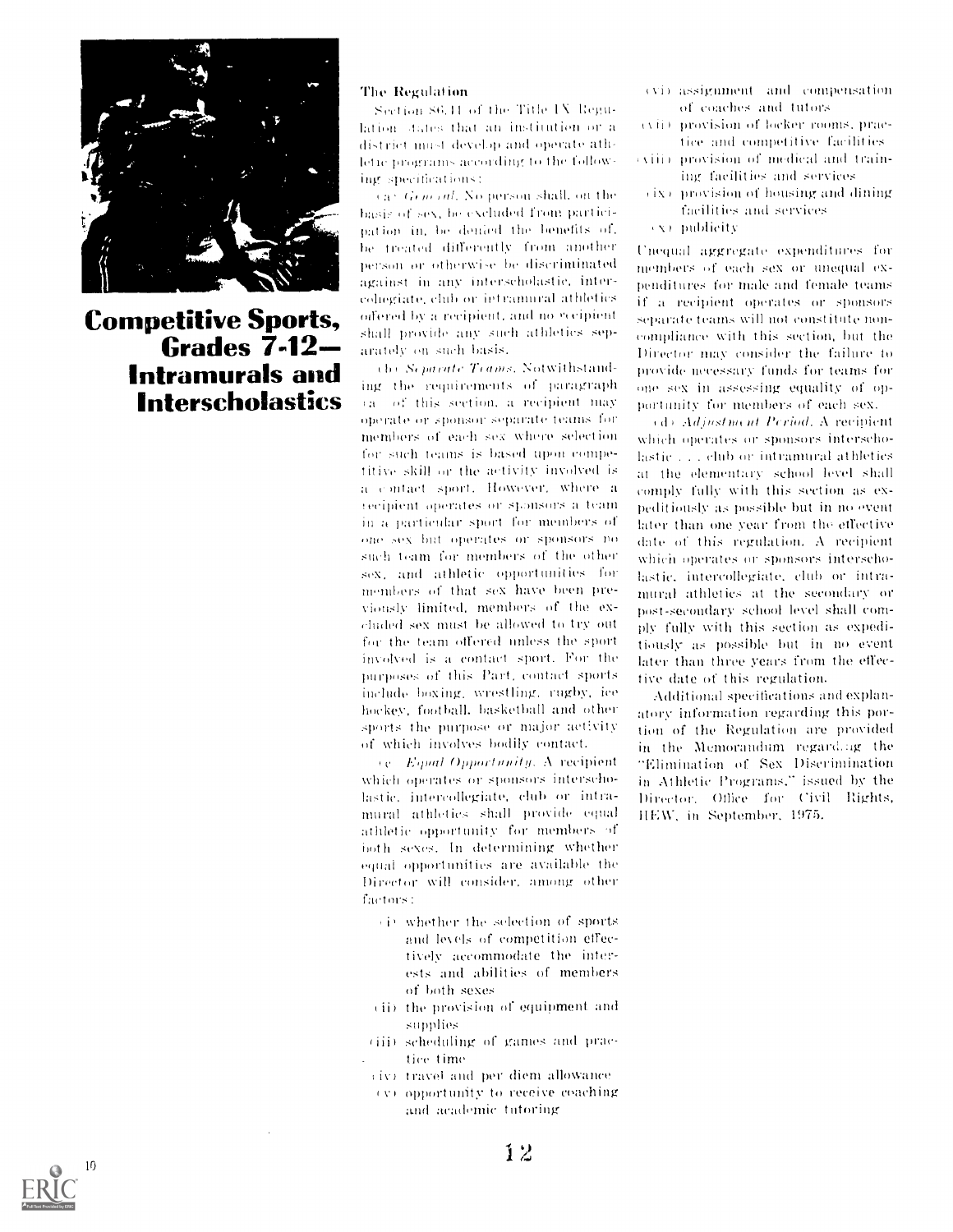#### Self-Evaluation: An Outline

In order to assess and evaluate present compliance with the requirements of the Title IX Regulation for nondiscrimination in athletics, it will be necessary to:

Review the following materials:

gs or descriptive materials  $\bullet$  is athletic programs or offerregai ings

· copies of all policy materials relating to the operation or administration of athletic programs or teams

• all policies or materials relating to eligibility for participation in any component of the athletic program

· copies of all rules or by-laws of any interscholastic athletic association or bagne in which the agency or the teams participate

· copies of all descriptive materials relating to agency athletic programs (including student handbooks)

· schedules of all athletic events operated or sponsored during the current year

• existing records regarding student participation in athletics during the past three years.

· any descriptive materials concerning athletic facilities and equipment. including schedules for use, inventories, and policies regarding student access

 $\bullet$  all publicity issued during the past vear concerning sports events or team members

· all descriptions of coaching, tutoring, training, medical and related services provided to athletes, and criteria for student eligibility

• all budget materials pertinent to athletic programs

• an organizational description or job descriptions of all positions related to the provision of athletic programs

• copies of all contracts with athletic rersonnel

· all program plans concerning curand operation rent or future presiof athletic programs

Collect the following data:

listing of all athletic teams offerings by

- school
- sport
- devel of competition (i.e., varsity, intramural, etc.)

number of teams competing

number of all-male teams and number of members number of all-female teams and aumber of members number of mixed sex teams and number of members by sex criteria for eligibility/selection

· listing, for each team, of:

the number of competitive events each team has scheduled the time allocated to competition and to competition before an audience (e.g.--girl's basketball: January 10 through March 17; Friday evenings at  $8:00+$  and the facilities used

- the coaches for each team by sex and salaries of each
- the total amount of practice time allotted, the practice facilities used, and the practice schedule

a description of provisions made for transporting the team to events away from home, including listing of such events, mode or modes of transportation used, and per diem allowance provided, if anv

- description of equipment and uniforms provided
- --listing of support services provided (e.g., cheerleaders, pep band, etc.)

• an estimate (collected by any reasonable means) of the athletic interests of male and female students by age and school and their relative abilities in the sports involved

• a description of the qualifications and responsibilities of all athletic program staff

Determine compliance by answering the following questions:

 $\bullet$  Do existing athletic programs and activities---interscholastic, intramural and club - meet the interests and levels of ability of both male and female students?

- Are all athletic programs conducted on a sex-integrated basis, unless:
	- softhe activity involved is a contact sport (football, basketball, wrestling, boxing, ice hockey, rugby. and others whose major activity involves bodily centact)?
	- the team involved is comprised of members selected on the basis of mpetitive skill?
- If any athletic activities covered Are funds allocated as necessary to

under these two exemptions are conducted separately for males and females, has a <sup>4</sup>-termination been made that such separation most effectively accommodates the interests and abilities of members of both sexes?

• Where mixed-sex or unitary teams are provided, has a determination been made that such unitary teams most effectively accommodate the interests and abilities of members of both sexes?

• If a team in a non-contact sport is operated or sponsored for members of one sex with no team in that sport operated or sponsored for members of the other sex, are members of the excluded sex allowed to try out for that team if *overall* athletic opportunities for members of the excluded sex have previously been limited?

• If an intramural, club or interscholastic sport provided only in a single sen-separated team—including sports which involve bodily contact or those for which team selection is based on competitive skill-is of interest to a sufficient number of students of the excluded sex to form a separate team, is such a team provided when opportunities for the excluded sex have previously been limited?

• Are all teams in non-contact sports for which selection is based on interest rather than ability (such as intramural or club athletics) open to members of both sexes?

• Is equal opportunity for athletic participation and athletic benefits provided to both males and females, including but not limited to:

- -effective accommodation of the interests and abilities of members of both sexes in sports and levels of competition offered?
- -equipment, uniforms and supplies provided?
- -travel and per diem allowance provisions?
- --opportunity to receive coaching and academic tutoring:
- -access to locker rooms, practice, and correctitive facilities?
- -access to medical and training facilities and services?
- -- efforts to provide publicity?
- -availability of supports such as cheerleaders, pep band, or pep rallies?
- 

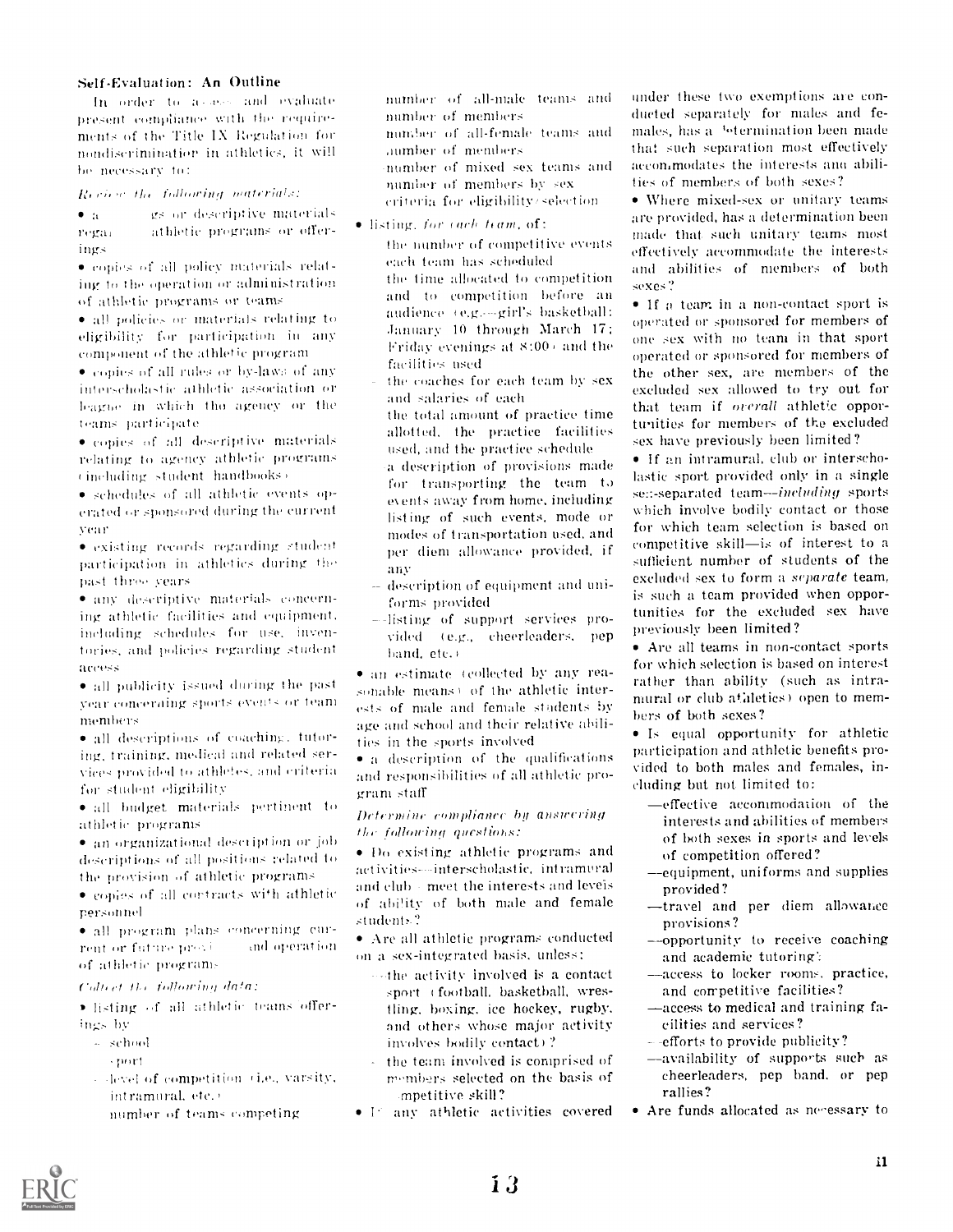provide equal opportunity to members of both sexes?

 $\bullet$  Wisparate-sex teams are maintained, and regulations or policies governing each «such as those concerning scheduling, supervision, or criteria for eligibility, including medical examination and scholastic average) free from differentiation on the basis of sex? (Differences in game rules are not prohibited.

• If separatessex tams are maintained for a particular sport, do male and female teams have seasons comparable in length, number of opportunities to compete, and mamber of opportunities to compete before an andiemse?

· Do males and females receive equal recognition for athletic participation and or athletic excellence? (For example, if letters are awarded are they awarded to both males and females on the basis of comparable criterial.

. Are both male and female students election to receive coaching, instruction, training or other supervision except in locker rooms: from persons of the opposite sex?

• Are personnel assigned coaching, instructional, training or supervisory responsibilities without regard to their sex or the sex of students receiving such services?

• Is the compensation of male and temale athletic personnel equal for comparable jobs?

. Has an assessment been made of current and any proposed administrative structures to ensure that they do not have a disproportionately adverse effect on employees of one sex?

• If the answer to any of these questions is no, have barriers to immediate modifications necessary to schieve compliance been identified and steps to overcome these barriers been specified with a timetable for their implementation?

> Will compliance be achieved by July 21, 1976 at the elementary level?

> Will compliance be achieved by July 21, 1978 at the secondary level?

If you have answered "no" to any of these questions, you will need to undertake modifications and remedial steps to achieve compliance with Title IX.

#### **Self-Evaluation: Action Checklists**

Self-evaluation is a process involving staff at all levels. I the institution or agency. The following checklists provide general suggestions to personnel at the central administrative. building administrative, and building staff levels as to procedures and r view cuestions which facilitate effec tive evaluation of compliance with Title IX squirements for nondiscrimination in physical education programs. (Note: These checklists are procedoral only; substantive criteria for compliance evaluation are contained in the preceding section, "Self-Evaluation: An Garline.")

#### Central Office Staff

• Has a policy statement been issued which affirms the right of every student to participation in interscholastic, intramural and club athletics without regard to sex?

. Las a policy directive been issued regarding the specific implications of Title IX for agency athletic policies. programs, and practices?

· Have forms, procedures and timelines been developed and dissemi-ated for submission to the central office by building administrators of:

> assurances of review of all scrool policies pertaining to student access to athletic programs and modifications where necessary to ensure that females and males are provided equal access to interscholastic, intramural, and club athletics as required by Title IX? assurances of review of all school policies related to team selection and or composition and modification where necessary to ensure compliance with Title [X requirements?

assurances of the completion of an assessment, by some reasonable method, of the athletic interests and abilities of students of each sex?

assurances of review of all school athletic programs and modification where necessary to ensure that the interests and abilities of both males and females are effectively accommodated as required by Title IX?

---assurances of review of all school athletic programs and practices

and modification where necessary to ensure compliance with Title IX requirements for sex equality in athletic benefits according to the criteria specified in  $\S 86.41(c)$ of the Regulation?

assurances of review of any descriptive materials (including student handbooks) pertaining to school athletic programs, and modification where necessary to reflect compliance with Title IX? assurances of review of all budget materials pertaining to athletic programs and expenditures to ensure that funds are allocated as necessary to provide equal athletic opportunities for females and males according to Title IX requirements?

assurances of review of current and projected school athletic administrative structures and modification where necessary to ensure that they do not have disproportionately adverse effects on the employment oppor unities of members of one sex?

assurances of review by sex of job assignments and compensation of all school athletic staff and modification where necessary to ensure the compliance of athletie staffing patterns with Title IX requirements?

- information concerning any barriers to immediate school compliance with Title IX athletic requirements identified and a specification of steps and timelines for their expeditious elimination?
- plans to ensure the school's full compliance with Title IX requirements for athletics by the date specified in the Regulation?

· Have all agency policies pertaining to student access to athletics been reviewed and modified where necessary to ensure that males and females are provided equal access to interscholastic, intramural, or elub athletics as required by Title IX?

. Have all agency policies related to athletic team selection and/or composition been reviewed and modified where necessary to ensure compliance with Title IX requirements?

• Have guidelines and/or procedures been developed and disseminated for the assessment by schools of the ath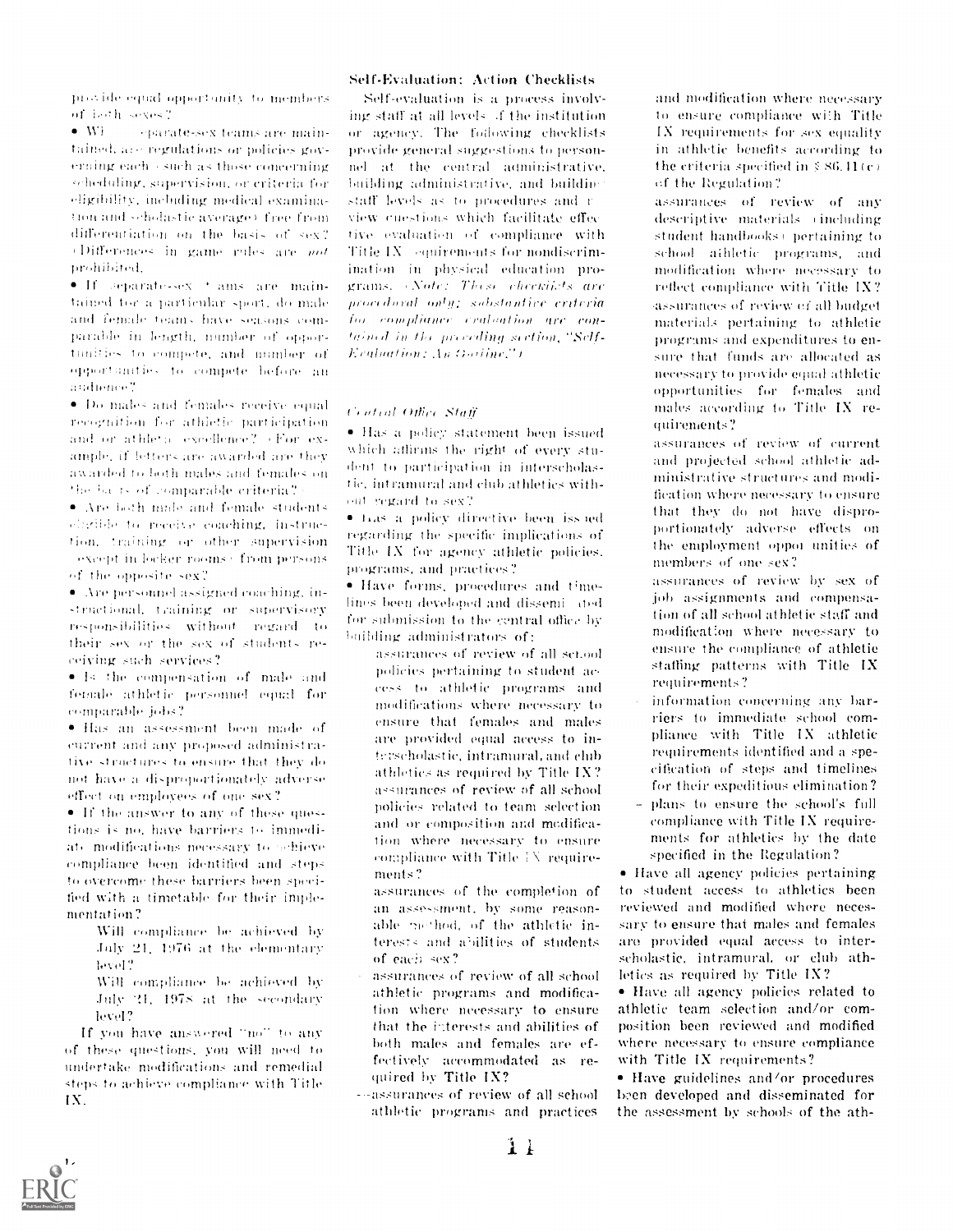letic interests and relative abilities of students of both sever?

. Have all agency athletic programs been reviewed and modified where necessary to ensure that the interests and abilities of both females and males are effectively accommodated as required by Title IX?

• Have all agency policies pertaining to the provision of athletic benefits been reviewed and modified where necessary to ensure compliance with the equal opportunity criteria specified in 5.86.41 or of the Title IX Regulation?

 $\bullet$  Have all descriptive materials issued by the agency pertaining to athletic programs cincluding student handbooks) been reviewed and modified where necessary to reflect compliance with Title IX?

• Has the agency athletic budget been reviewed and modified where necessary to ensure that funds are allocated as pecessary to provide equal athletic opportunities as receired by Title IX? . Have the rules and by-laws of any interscholastic athletic association or league in which the agency or agency teams participate been reviewed to determine their compliance with Title  $IX$  requirements?

. Have the current and projected agency athletic administrative structures been reviewed and modified where necessary to ensure that they do not have a disproportionately adverse effect upon the employment opportunities of one sex?

 $\bullet$  Have agency policies regarding the assignment and compensation of athletic staff been reviewed and modified where necessary to ensure compliance with Title IX?

. Have all building administrators submitted all relevant data and assurances according to the specified timeline?

. Have any barriers to immediate agency compliance with Title IX athletic requirements been identified? If so, have steps and timelines been specified for their expeditions elimination?

. Have plans been developed to ensure agency compliance with Title IX requirements by the dates specified in the Title IX Regulation? Do they involve:

staff training?

program revision? rescheduling? renovation or construction of facilities?

Building Administrators Principals Athletic Directors)

• Has a perfey directive been issued regarding the specific implications of Title IX for agency athletic policies. programs, and practices?

• Have you requested that all building staff submit information concerning sex discrimination that they may identity in school athletic policies, programs, practices and materials?

. Have you prepared the following and submitted them to the central administration according to specified format and timelines:

assurances of review of all school policies pertaining to student access to athletic programs and modification where necessary to ensure that males and females are provided equal access to interscholastic, intramural, and club athletics as required by Title IX? assurances of review of all school policies related to team selection and for composition and modification where necessary to ensure compliance with Title IX requirements?

assurances of the completion, by some reasonable method of an assessment, of athletic interests and relative abilities of students of each sex?

assurances of review of all school athletic programs and modification where necessary to ensure that the interest and abilities of both males and females are effectively accommodated as required by Title IX?

assurances of review of all school athletic programs and practices and modification where necessary to ensure compliance with Title IX requirements for sex equality in athletic benefits according to the criteria specified in  $\S$  86.41 (c) of the Regulation?

assurances of review of all budget materials pertaining to athletic programs and expenditures to ensure that funds are allocated as necessary to provide equal athletic opportunities for males and fenriles according to Title IX requirements?

assurances of review of current and projected school athletic administrative structures and modification where necessary to ensure that they do not have a disproportionately adverse effect upon the employment opportunities of members of one sex?

assurances of review, by sex, of job assignments and compensation of all school athletic staff and modification where necessary to ensure the compliance of athletic staffing patterns with Title IX requirements?

information concerning any barriers to immediate school compliance with Title IX requirements identified and a specification of steps and timelines for their expeditions elimination?

plans to ensure the school's full compliance with the Title IX requirements for athletics by the date specified in the Regulation? Do these plans involve:

-staff training?

---program revision?

- rescheduling?

 $\sim$  -renovation or construction of facilities?

Building Staff (Coaches and Staff)

. Have you familiarized yourself with the implications of Title IX requirements for nondiscrimination in athletics for all the athletic programs for which you have responsibility?

· Does membership on all teams for which you have responsibility reflect compliance with Title IX requirements for team selection and or composition?

. Are the interests and abilities of both females and males accommodated in any sports/program for which you have responsibility?

. Have you reviewed the athletic benefits provided in any sports or to any teams for which you have responsibility to determine their compliance with the equal opportunity criteria specified in  $$86.41(e)$  of the Regulation?

· Have you reviewed any descriptive materials pertaining to sports or teams for which you have responsi-

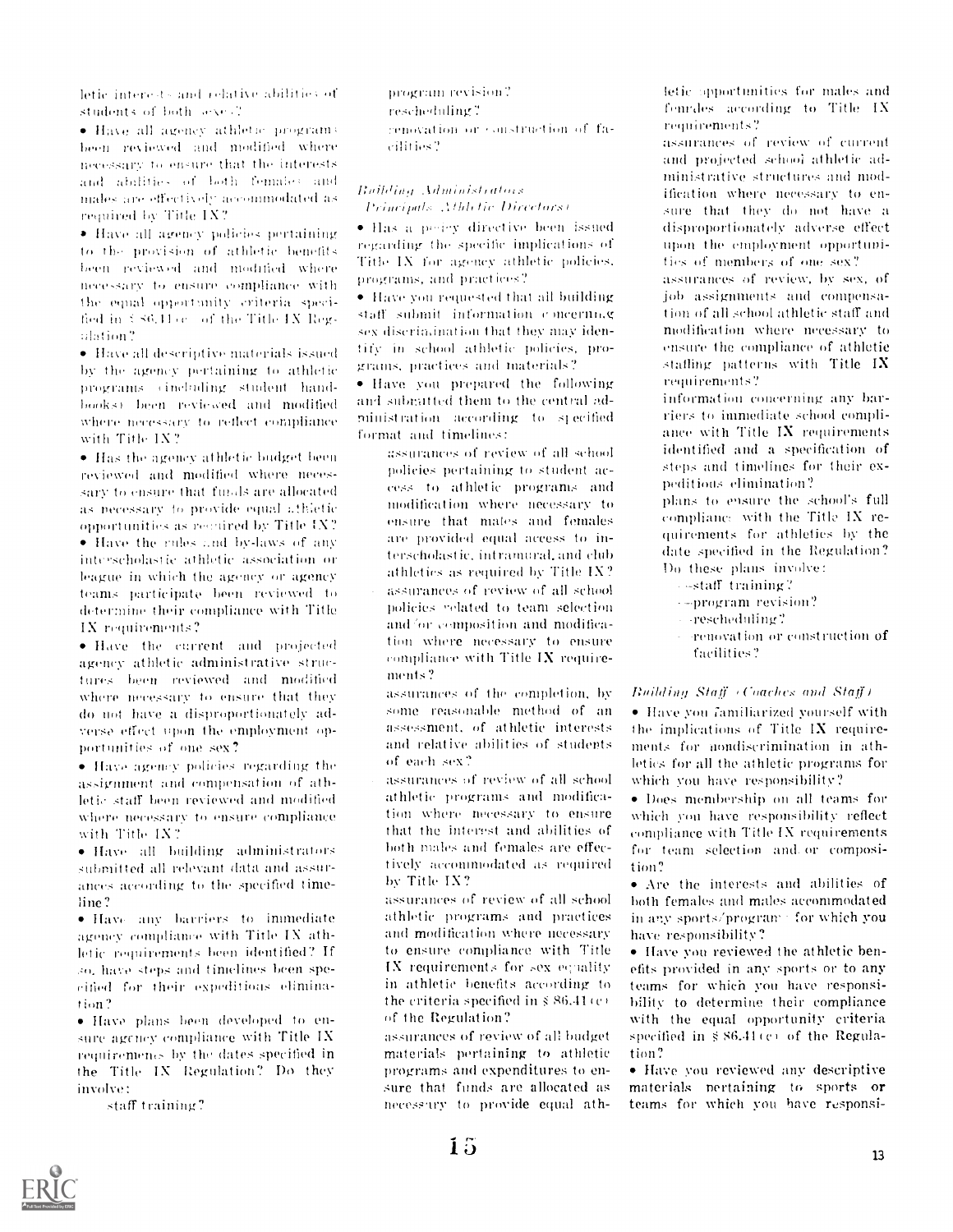bility to ensure that they redect compliance with Title IX?

If you have identified any harrier: and specified steps and timelines for their expedition: elimination...

Ilave you subnitted to your building administrator information con cerning any sex discrimination that yon have identified in school athletic policies, programs, practices or materials':

#### Interscholastics

The *intramural* program provides opportunities for all students to utilize. in organized competition with to immediate compliance with Title IX their schoolmates, the knowledge and grams are to be found is frequently in ...ny programs sports:teams for skills acquired in tht basic physical raised, those districts and systems which you have responsibility, have education program. The *interscholas*- which have considered this level of tic athletic program provides opportunities in secondary schools for students with superior athletic ability to develop and utilize fully this talent through organized competition with students of similar ability from other  $schools.$  $(1)$ 

> Athletics is credited with many magic properties by true believers but it is only recently that it has been aekiwwledged that females also could achieve the same benefits as males from athletic participation. A list of these benefits includes: fostering the physical, mental, emotional, social and moral growth of participants; development of increased physical fitness and vitality and development of physical skills in movement which have potential for more efficient accomplishment of physical requirements of work and everyday. The more rapid response in si' a demanding unusual strength, chaurance, or coordination. Our common human heritage and a tolerance for the weaknesses and shortcomings of others and for economic, racial or religious differences, together with the ability to lose gracefully are also included. (1

The degree to which all these benefits are achieved is open to question but it is unquestionalde that athletics is a valuable part of the school life of boys and girls and the Title IX re- quirement that students may not be excluded from athletic competition ( intramural and interscholastic) on the letsis of sex is a step toward making its values and desirable outcomes equally available to both sexes. In 20th century living men and women compete constantly in the fields of work, of sport, and academics. Both men and women are exposed to situations demanding quick reflexes and reactions and all the other characteristics listed above.

A few areas of the country have offered varied competitive programs for both sexes for a number of years. High school athletic associations in these districts have arranged schedules to provide competitive opportuni-

ties in as many as 10 to 14 sports for girls and boys. Although the question of where the funds for enlarged procompetition for both sexes to be desirable have managed to get money for coaches and facilities and other support.

It is the difference in the degree of competition which is the key factor distinguishing activities in grades 1-8 from the high school programs. There may be extramural opportunities in g rade: 7 and 8 but they are at a lower level of intensity in order to avoid putting youngs;crs in situations of int-derable pressure. Title IX regulations do not speak to which sports should be part of the athletic program at any level-only to the fact that the selection of sports and levels of competition effectively accommodate the interests and abilities of both sexes.

All references in this document to organized interscholastics should be interpreted to mean interschool athletic competition at the high school level igrades 9-12), Completion of the compliance review suggested will enable administrators and athletic directors to decide whether, and where, changes in interscholastic practices are needed. According to the Title IX regulations, neither equal aggregate nor equal per capita expenditures for males and females are required.

During the first year (prior to July 21, 1976) educational institutions operating athletic programs above the elementary level were required to determine the interestr of both sexes in the sports to be offered by the institution. Where the sport is a contact sport or where participants are selected on the basis of competition, the relative abilities of members of each sex for each such sport offered should be determined in order to decide whether to have single sex teams or teams composed of both sexes.

The determination of interest has raised some question in the minds of some administrators. How to go about the survey and how to interpret it have been cited as difficulties. It would be wise in developing the survey instrument to include questions that would indicate the degree of commit-

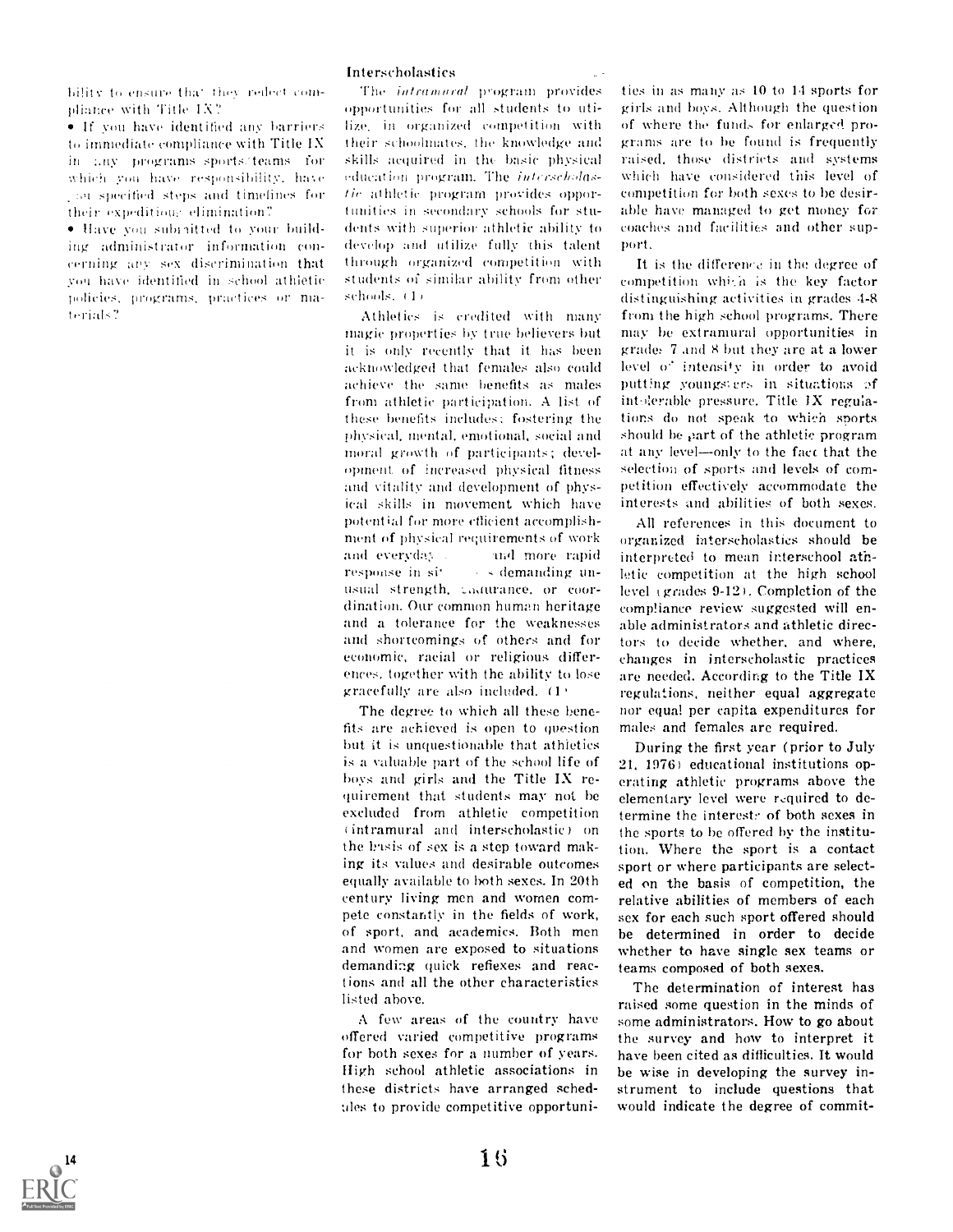ment of students. An indication could be given of the availability of coaches. equipment and space, so that respondents could know whether an immediate response to their expressed interest is possible. Professional aid in framing the questionnaire for students would be a help.

If a few students elect a sport not previously played at an institution and there is doubt about how strong the commitment is, a reasonable stand en the part of the administration might be to suggest trying to include the sport in the physical education curriculum for one year so that intending participants may get basic instruction. If enough students persevere to a reasonable skill level then other things being equal arrangements can be made to include the sport in intramural or club activities until it is well enough established to warrant a varsity team.

In cases where the traditional structure of one team to one school does not provide competitive opportunities to all students, administrators might look for innovative methods of meeting the needs. For example, two nearby schools could join to field a team in a hitherto little played sport or arrange extramural games until enough interest is shown for the high school activities association to act regionally or state wide. In situations where several small colleges have joined in a consortium, some teams are chosen on a consortium wide basis and play in intercollegiate sports. High schools might be able to investigate a similar arrangement.

Interscholastic competition is regulated by state and local activities associations and it is important that these bodies should be responsive to the needs of female coaches and students. Until now, the governing bodies of these associations have been primarily male; arrangements should be made for an equitable number of women to be in governance positions on boards of control at every level. (Conversation with director of Office of Civil Rights/HEW, May 20, 1976.)

The position of professional educators has been for many years that coaches should be properly certified and competent teachers. The coach needs far more than a technical knowledge the game. It is not the intention of the Title IX regulations to change such philosophical and pragmatic position - nich were formulated for the protection of students, in general, in making an adjustment to an enlarged athletic program at all levels which will accommodate the interests of all highly skilled students, it helps to write detailed job descriptions for coaches and athletic directors and to resist the temptation to take as coaches individuals who have no qualification except that they once played the game.

Coaches have a responsibility to familiarize themselves with the rules governing athletics within their state or section and for being aware of Association for Intercollegiate Ataletics for Women rules on recruitment and scholarships in addition to National Collegiate Athletic Association rules. All students should be counseled that some institutions have athletic scholarships available for members of both sexes.

In various interpretations of the athletic regulations issued by the Office of Civil Rights the vexed question of males on women's teams has been addressed. The regulations state that where a recipient sponsors a team in a noncontact sport for members of one sex but does not do so for the other sex, members of the excluded sex must be allowed to try out for that team *if overall* athletic opportunities have been previously limited. The fact that there has been no tennis team for female students does not automatically mean that they must be allowed to try out for the male tennis team. They must be permitted to try out for it. however, if opportunities to participate in competitive athletics generally (not just tennis) have previously been more limited for females than for males. Volleyball and field hockey have been two sports in which it has been feared that females would lose competitive opportunities because as they are not contact sports according to Title IX, the males would wish to try out for them. However, according to the interpretation given above, males need only be allowed to try out if all their sports activities were previously more limited than those of the females in the school. At the present time, it

is an unusual school where this is the case.  $(6)$ 

There is one comment that can be made about this situation. In those schools such as the ones mentioned earlier that have always provided a fair competitive program for the female students, there are grounds to fear that the girls might lose out. The program for girls has usually included more noncontact sports than the boys program. In many cases the only contact sport as defined by Title IX played by girls is basketball. There is great danger here that the program for girls might become unduly diluted and provide them with fewer opportunities than previously because there would be no legal basis to refuse opportunities to the males to try out for the teams in noncontact sports. This would be less likely to happen to the boys interscholastic program as boys traditionally play more contact sports. Although Title IX regulations do not require it, when the interest survey shows the need it might be a good idea to sponsor all male teams in addition to the female teams in some noncontact sports like field hockey or volleyball if enough interest is shown.

The interpretations also state that unitary teams (i.e., teams composed of members of both sexes) for which selection is based upon competitive skill may be sponsored only if, in doing so, the interests and abilities of members of both sexes are effectively accommodated. In other words, where a school decides that anyone, regardless of sex, may try out for a team, and there is substantial interest on the part of females in that sport but very few of them have skill sufficient to be selected, the sponsorship of the unitary team would not be sufficient to meet the interests and abilities of both sexes.  $(6)$ 

Students may not be excluded on the basis of sex from participation in a sport offered at the intramural or interscholastic team level, even though it may be contact sport or the basis for team selection is competitive skill. if sufficient interest exists among members of the sex that would otherwise be excluded to form a separate team and if there are fewer opportunities for members of that sex to participate in athletics at the level of

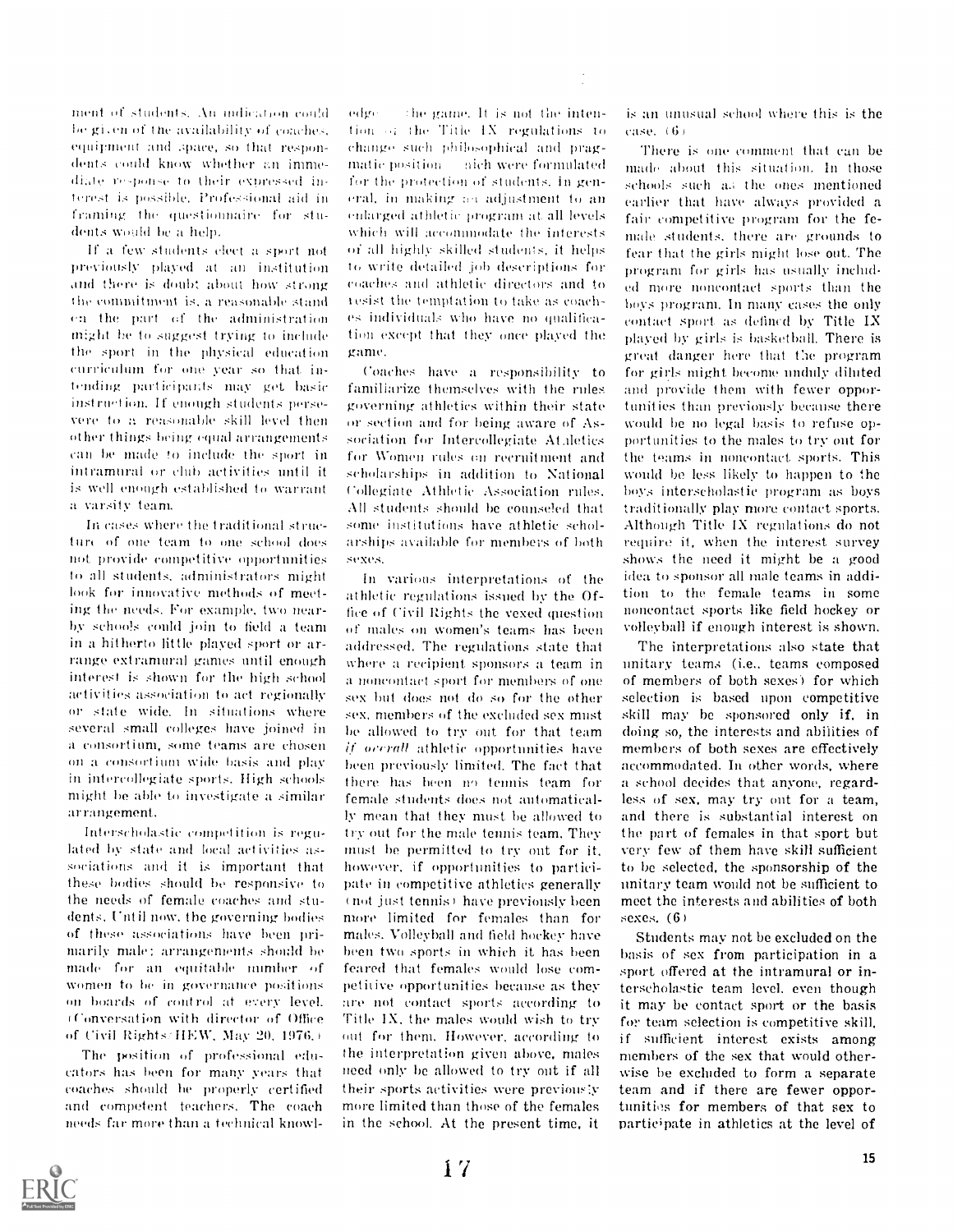competition in question.

hi the September 1975 memorandum from the Director of the Office of Civil Rights on elimination of sex discrimination in athletic programs, it is stated that the fact that <sup>a</sup> particular segment of an athletic program is supported by funds received from various other sources (such as student fees. general revenues, gate receipts, alumni donations, booster clubs, and non-profit founilat ions does not remove it from the reach of the statute and hence of the regulatory requirements. (6)

#### Intramurals and Club Sports at Junior High and High School Level

The varsity athletic teams in grades 9-12 accommodate a select group of highly skilled youngsters. The core of learning experience is in the physical education curriculum, and the skills learned in such classes can be applied hy less higldy skilled students in after-school and noon-hour intramural games. No matter on what basis teams are made up in intramurals, whether it is by skill. homeroom, grade level or in any other way, persons may not he exc;tuled on the basis of sex from participation in a sport, even though it may be a contact sport, if sufficient interest exists among members of the sex that would otherwise be excluded to form a separate team and if there are fewer opportunities for memhers of that sex to participate in athletics at the level of competition in question. Intranntral teams in noncontact sports, for which selection is based on interest rather than skill. may not limit membership to students of one sex.

Competition in intramurals should be as equal as possilde, based appropriately on age, ability, height, weight, physiological maturity, and strength of participants. The same care for the safety of the participant should be taken as in interscholastics. In order to accommodate the great variations in sizes of children even in the same grade, it may be an advantage to rely more on ability, height, strength, weight, and physiological maturity than on grade level or age. (2)

In brief, school-sponsored intramural activities must meet the interests of hoth sexes and provide them with access to sports in which they display an interest. It was not the intention of the people framing the Title IX legislation nor of those writing the regulations to restrict opportunities for students in any way so administrators are urged to look at total program opportunities available at all skill levels for males and females before curtailing any activities.

#### Intramurals at the College or University

Intramural programs at most institutions are probably not far out of line with Title IX requirements at the present time because they are organized to meet the recreation needs of all students. In many sports and many colleges, the teams are already sex integrated and there should be few problems in making the remaining adjustments. Since open access is the key adjustments might need to be made where intramural leagues and teams are organized on the basis of dormitory residence or other such considerations. W<sup>13</sup>le living quarters may be organized on the basis of the sex of the occupants, .his is not a legitimate basis for deciding team membership.

Institution-sponsored intramural activities and club sports receiving considerable institution support must meet the interests of all students and provide them with access to sports in which they display an interest which is already the situation at many institutions. Administrators are urged to look at the total opportunities for sports participation for all students before deciding to curtail these activities which are so necessary to the health of students.

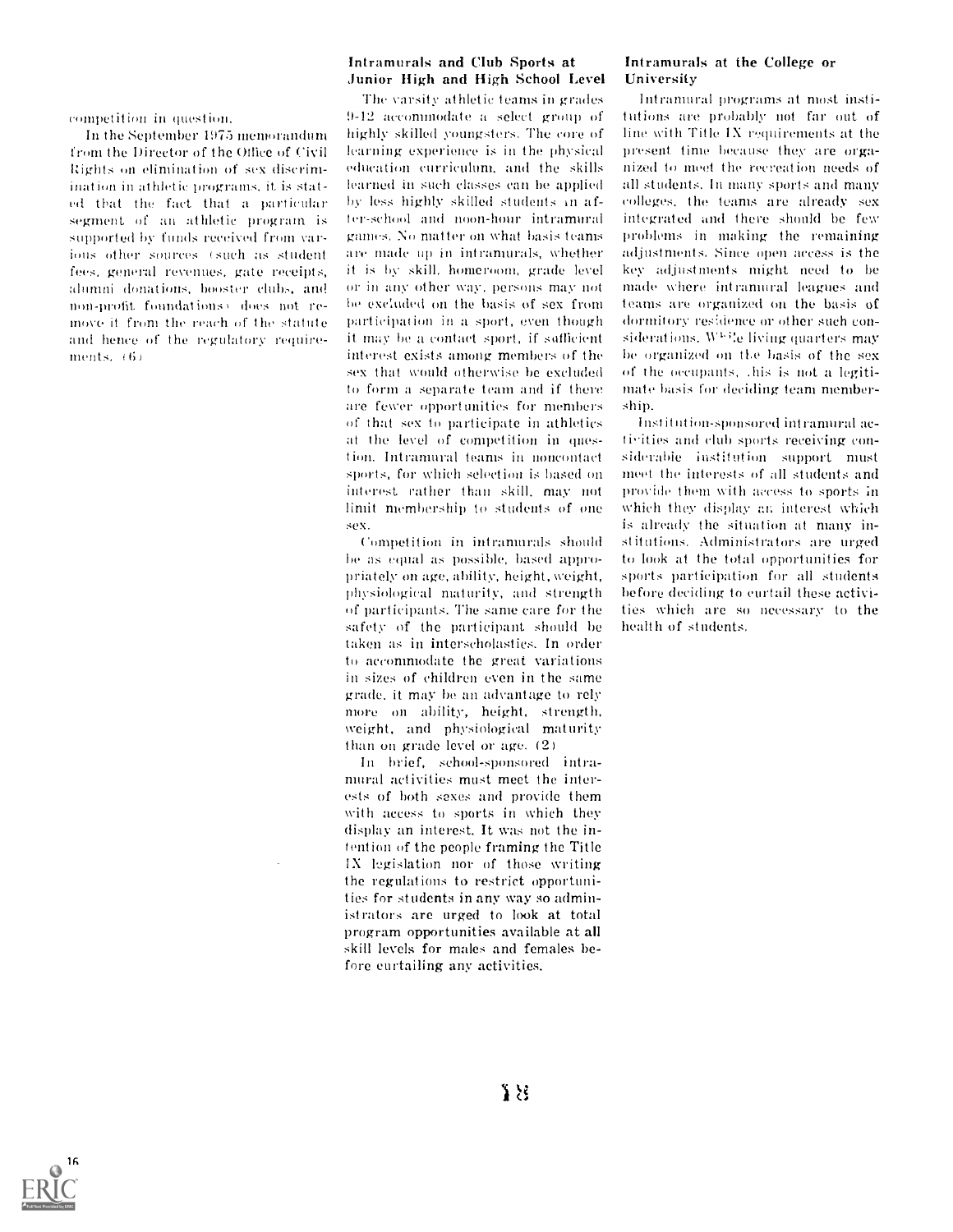

The following discursion of some of the problem areas includes facilities use and management, teacher behavior, employment, community relations to mal<br>and student attitudes. It is presented for F and student attitudes. It is presented  $\begin{bmatrix}$  for  $\overline{V} \\$  connected because the problems are  $\overline{V}$  (intra separately because the problems are general to every level of education.

#### Facilities Use and Management in Physical Education and Athletic Programs

In deciding whether an institution or school is in compliance with the Title IX regulations so far as facilities is concerned it is wise to ask whether facilities are so used that neither sex is restricted to a limited area and decide also whether locker and shower facilities are adequate for both sexes. Check lists for determining compliance are included in "Complying with Title IX: Institutional Self Evaluation." (5)

**Problem** in most schools so that if the self  $\frac{m}{\sin \theta}$ **Areas** evaluation process has reveated in-<br>**Areas** adequacies, it is the duty of the ad-Existing facilities must be utilized evaluation process has revealed inministrator to set up schedules for use that are in compliance with the spirit of the Title IX regulations.

> In setting up schedules it is helpful to make matrix of all facilities used for 1: .1 education and athletics al and interscholastic), indicating ihe construction and special qualities: the size of the facility; special markings; floor construction; equipment such as rings or ropes, barres for dance classes or baskets. Assign facilities to accommodate all chisses equally after appropriate consultation with director or teacher.

Title IX regulations specifically allow separate locker rooms for males and females but locker rooms should be so constructed as to be accessible to and available for use by either sex when necessary. This would be the case if large competitive events were being held and several teams had to be accommodated.

Office space should be uceessible to both sexes without tho individudil having to walk through a locker reom occupied by members of the opposite sex.

In designing new buildings or making alterations to existing ones. architects should be requested to provide team rooms. officials rooms, and offices in a single central location available to and adjacent to facilities used by both sexes.

In schools where there is one universal gym or similar piece of equipment, it should be installed in a place accessible to both sexes.

Teaching stations (unless locker room duty is treated as a teaching station) will need to be accessible to all teachers and all students.

### Teacher Fears and Problem Behavior

In developing the skills of movement, in conditioning the heart, lungs and muscles, and all the other facets of physical education mentioned in this document, it would not seem there would be great difficulty in conducting the activities in sexually integrated classes. However, some administrators and teachers have expressed many fears: some have gone so far as to say that the goals of Title IX in physical education are impossible to achieve.

What are these fears and from what do they arise? They are not limited to one particular level but they do vary slightly from elementary school to high school, to college. Any individual with responsibility in physical education and athletics who expresses such fears of nonsuccess might find it useful to undertake a rigorous self-examination. List the fears and acknowledge them. On what are they based? Is there sonic personal history behind a particular phobia? Is there one recorded instance where the feared thing has actually happened?

Perhaps some of the following will touch a responsive chord.

 $Problem-All$  my life. I have taught in a women's (girls') department and I was hired to teach girls. I like my students to be attentive, I maintain good discipline. Male students w:11 be a disruptive influence and I am not going to change at this stage.

Comment--This is a variation of the "boys play-girls sit and learn." pattern. It may be that girls should be more active and boys learn more. Poth sexes may gain from being exposed to differing teaching styles, and from being forced to accommodate vhemselves to demands of different students. Teachers may find that relatively small adjustments are successfill. Those men teachers who have had a pattern of commencing activities immediately with no verbal instruction first may find that having to accommodate their teaching style to the requirements of students \vho demand an explanation may be an overall improvement.

Problem-I cannot teach wrestling holds to girls or women students. You just cannot have wrestling in a sex integrated class.

 $Comment$ —The Title IX regulations do not require heterosexual wrestling. If girls opt for a wrestling class, they

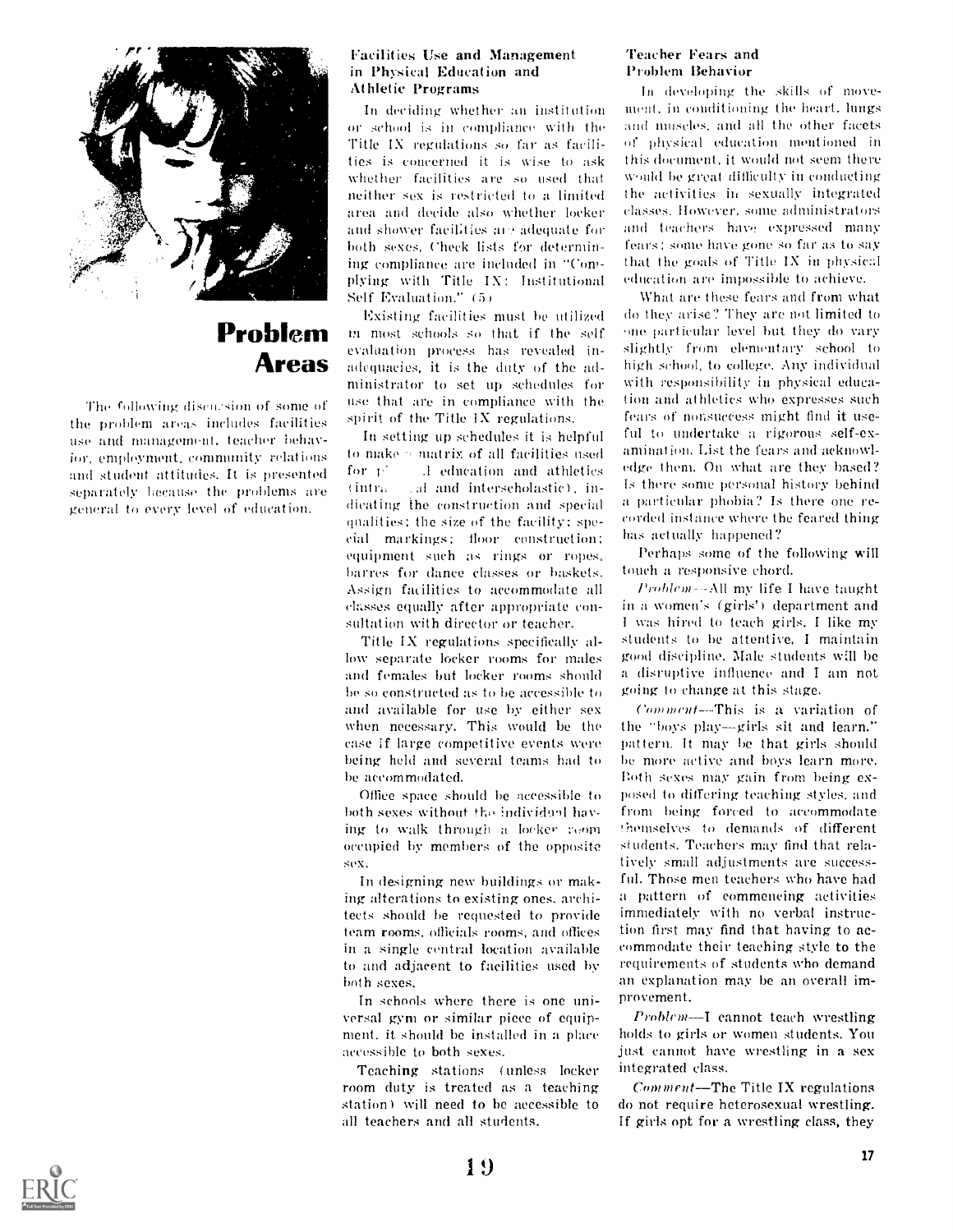may be separated within the gymnasium during class boys and girls do not have to be on the same mat. The situation might respond to a team teaching approach. Teaming a man and a woman in this situation eliminates the need for the teacher to demonstrate holds in ways that may embarrass her him. In speaking of wrestling it is advisable not to stress any connection with sexuality.

Problem When I am teaching in a gymnastics class and . am spotting, and I have to catch a falling student. what if I am accused of making sexual advances? (This comment comes from male and female teachers.)

Comment Regulation gymnastics equipment for males and females differs and at least in the adjustment period this is another situation where team teaching might work well. However before teaching beginning students in gymnastics classes explain to them the danger and the need for care and why you "spot," It is for their protection.

*Problem -* Physical education and athletics, as the name implies, are physical, Many athletes, coaches, students, and teachers have a habit of patting or hugging each other. It is observable on the football field. Every time somebody does something really good, one of the team mates pats his bottom.

Comment-All of this is harmless in the context and nobody would really wish to inhibit the natural expression of approval when a game is won, or any other small or large success achieved. But in teaching or coaching members of the other sex, too much physical ebullience may be out of place.

*Problem*---What about tort liability? What about accidents in a sex integrated situation?

Comment Teachers are responsible for the safety of students. In every situation they must teach in a prudent fashion bearing in mind the ability and skill of the students. In a sex integrated class greater care may need to be taken in student assignment and pairing. Some type of classification or evaluation by weight or size needs to be made even in noncontact sports. Develop an awareness in students of the need for care in playing so that

others are not injured. Tort liability holds just as well when a 200 lb. student injures an 80 lb, student of the same sex in a football game or other contact activity.

 $Problem$  Who will supervise the heker rooms?

Comment. It is clearly the responsibility of administrators to see that locker rooms are properly supervised. They must make a determination of what is appropriate and possible in the local situation. A master's degree in physical education is not a necessary qualification. In some situations paraprofessionals have been given the duty; in others the solution has been to declare the locker room a teaching station. It has even been suggested that locker room duty might be included along with hall or cafeteria duty as one of the many duties shared by all school faculty.

Problem-What about dress standards?

Comment - Imposition of different standards for the sexes is a violation of the Title IX regulations. The school administration may make a policy on what is appropriate and safe dress for students in the gymnasium but the policy must be applied equally to all students. For example, males may not be permitted to wear any pants and a tee shirt, but females only blue (or other color) shorts and white tee shirts. That would be imposing different standards.

#### Other Teacher Behavior

Although in the actual situation it may be that the males in class are stronger, avoid asking boys to do heavy jobs, Ask for "x" number of students to put up the nets, or move heavy equipment.

Faculty members should avoid remarks that equate certain performance standards with one sex, as "Shape up, John, you're throwing like a girl." Or, "Good, Mary, now you're throwing like a boy."

When students are being counseled for elective programs state the choices in a nonsexist manner. Avoid comments like, "You don't need to get into the football line if you take that dance (or gynmastics) class." Or alternatively, the ballet teacher or gymnastics coach saying. "If you try out for basketball you needn't come to dance class."

Lining up students by sex, girls in one line and boys in another, frustrates the intention of sex integration of classes.

Nonverbal communication says as much as verbal communication. In a physical discipline like physical education and in coaching, personnel need to be aware of the danger of saying by facial expression or movement what may not be said vocally.

In teaching games in an instructional situation there is a tendency sometimes to allow the class to become a game with the teacher acting as official. Although this is not related to Title IX requirements, it is poor teaching and in a sex integrated situation watching the movement of the ball and not of all the students is not good teaching or safety practice. A suggestion is to allow students to develop their leadership potential by allowing boys and girls to act as officials in instructional games.

Modified versions of exercises may still be taught and used (during warmups, for example) but be aware of the sexist connotations of calling the modified pushup "the girls pushup." Boys and girls may need to perform modified activities on occasion; such activities are intended to be progressions to enable students to achieve greater success.

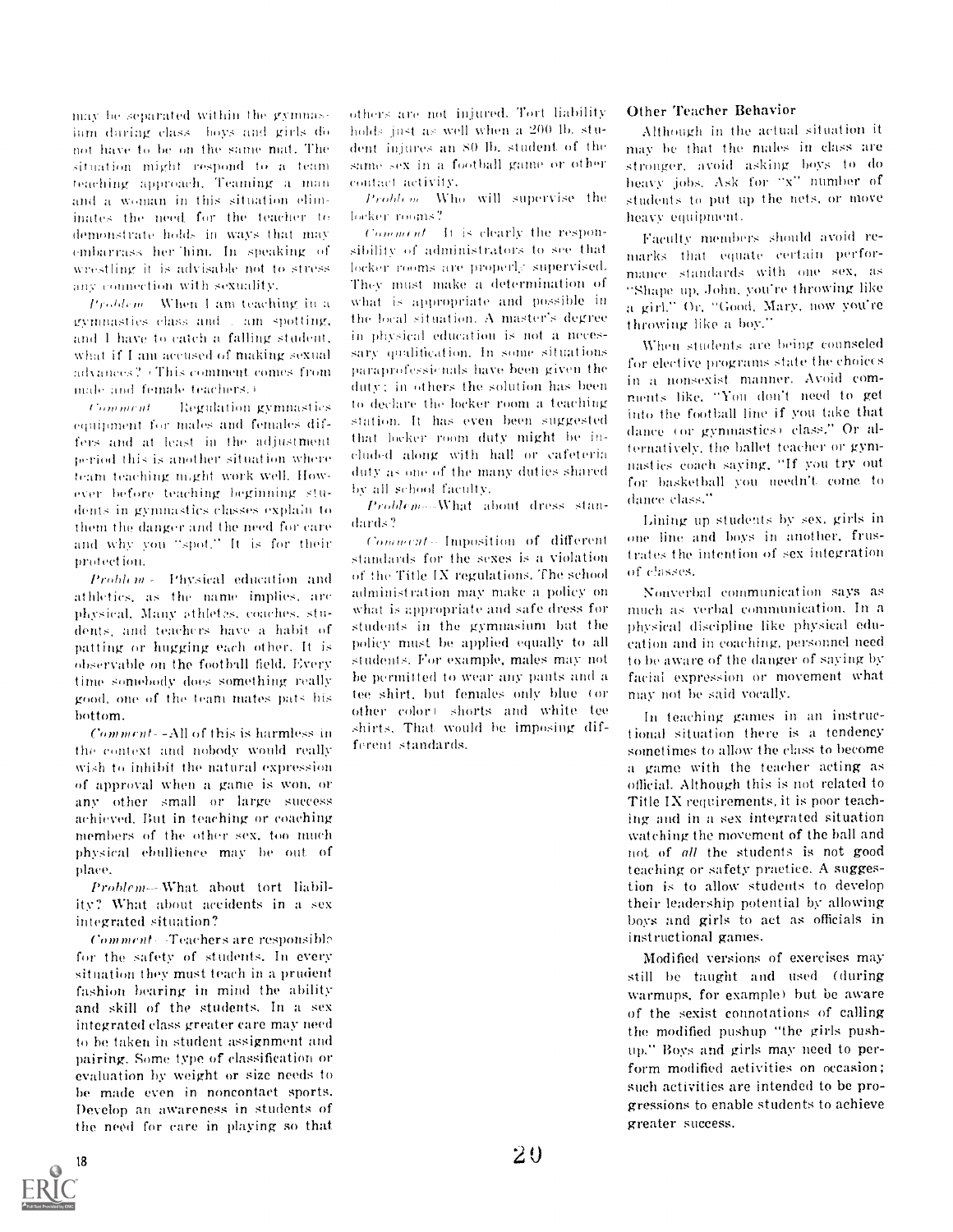#### Student Attitudes

Young people most often reflect attitudes of the adults with whom they associate. Basically students' attitudes are positive and if the environment from which they come into the physical education class or the athletic situation is socially and psychologically sound they will not be greatly disturbed by changes. They will be reassured if they understand that physical education is now falling into the same pattern as other disciplines.

#### Con munity Awareness and Support

The regulation requires that the community be informed through a policy statement carried in local newspapers and through school channels of the right of every student to participation in all school activities. This should have been done by October 19. 1975. There is a continuing need for community awareness on this subject and it is helpful to tie in the need for equal opportunity for all with notifications of changes in school procedure when this is relevant.

Parent/teacher groups may he asked to schedule a meeting where changes connected with sex integration of classes or enlarged opportunities for sex integrated sports or for single sex sports may be explained and discussed. It is essential to present such changes in a positive light, and not to suggest to students or parents that some mysterious "they" in Washington or the state capitol says we must implement these changes. It should be emphasized that this process is good, overdue. and a better preparation for life. The local media, both print and broadcast, can be included in these briefings. The person in the school administration with responsibility for news dissemination should be encouraged to prepare and distribute information on this subject.

It is particularly important for administrators to be supportive and enthusiastic about any changes because if they appear lukewarm then neither parents, students, nor faculty will be strongly supportive. Administrators. athletic directors, well-known teachers and coaches can be helpful in working with local groups to explain the changes.

#### Employment

Physical education teachers at all levels are beneficiaries of the same prohibitions of discrimination on the grounds of race, religion or sex as all teachers in all disciplines. Administrators are required to make all employment decisions in any education program or activity in a nondiscriminatory manner. There are instances where women teachers have received less pay, been assigned to less desirable teaching loads and schedules or had less desirable fringe benefits, particularly in the form of pay for extracurricular duties. School systems and institutions are prohibited from entering into any contractual or other relationship which directly or indirectly has the effect of subjecting employees or students to discrimination including relationships and contracts with labor unions.

Contractual relationships with labor unions and teachers' associations are mentioned specifically because in many cases women coaches have been discriminated against in negotiated contracts. The U.S. Department of Labor has made some decisions in respect to coaching pay. These have been upheld by the courts. Coaches must receive equal pay for equal work and responsibility. Subjective considerations such as pressure, large crowds at games or responsibilities for expensive equipment cannot be included as variables in deciding on pay for coaching responsibilities. Factors to be included in determining pay scales should be: length of season for a particular sport, level of responsibility (head coach, assistant coach), and job performance (not to be equated with won-loss record).

Changes in current administrative structure(s) or coaching assignments which have a disproportionately adverse effect on the employment opportunities of employees of one sex are prohibited by the regulation. (6) In a conversation with members of the physical education and sports professions in May 1976 the Director of the Office of Civil Rights stated that when formerly separate sex designated departments of physical education are merged, the overall picture of administrative assignments must he looked at. That is, if there ia a male athletic